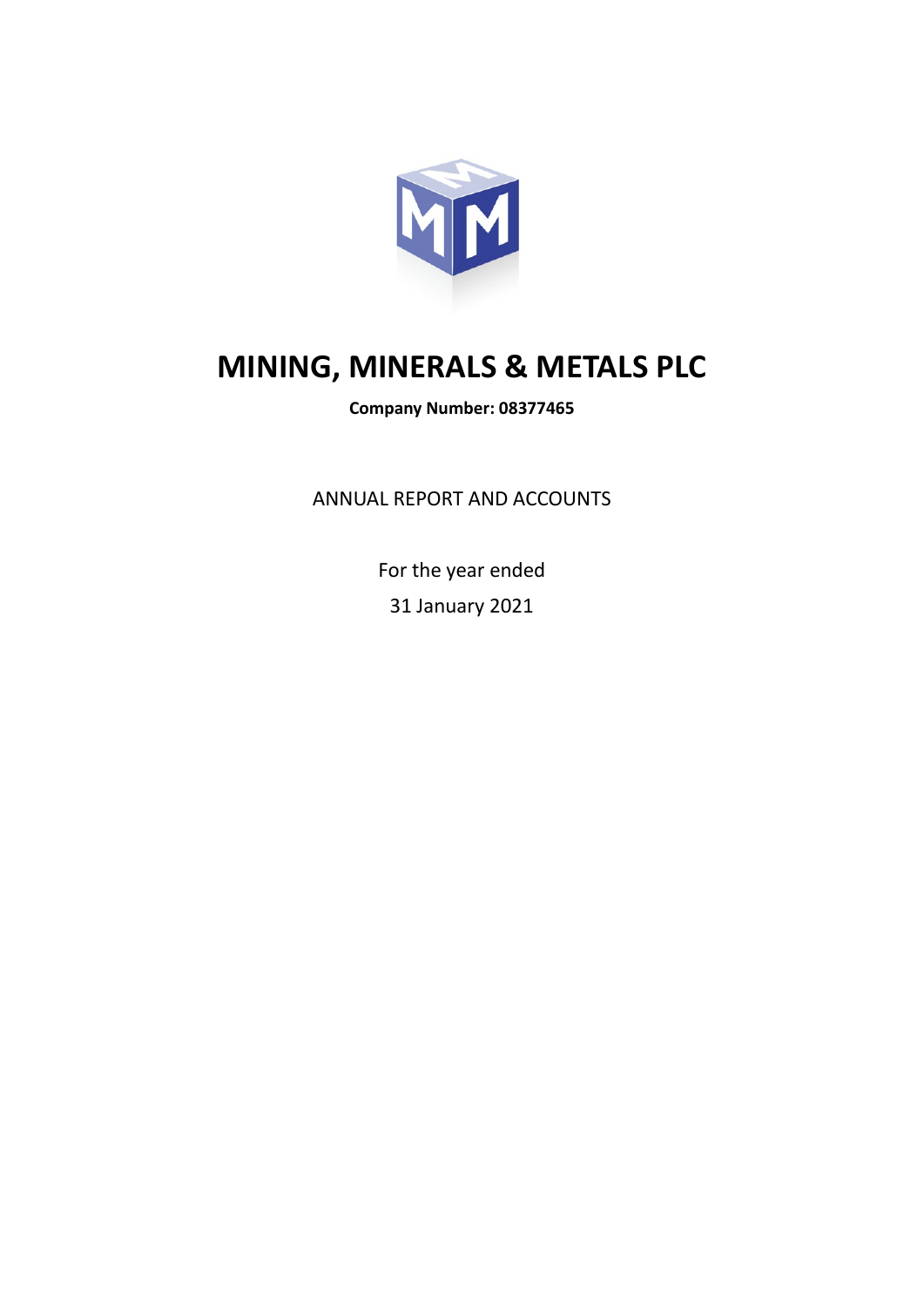| <b>CONTENTS</b>                         | <b>PAGE</b>    |
|-----------------------------------------|----------------|
| Company Information                     | 1              |
| <b>Chairman's Statement</b>             | $\overline{2}$ |
| <b>Strategic Report</b>                 | 3              |
| <b>Board of Directors</b>               | 6              |
| Directors' Report                       | 7              |
| Independent Auditor's Report to Members | 9              |
| Statement of Comprehensive Income       | 13             |
| <b>Statement of Financial Position</b>  | 14             |
| Statement of Changes in Equity          | 15             |
| <b>Statement of Cash Flow</b>           | 16             |
| Notes to the Financial Statements       | 17             |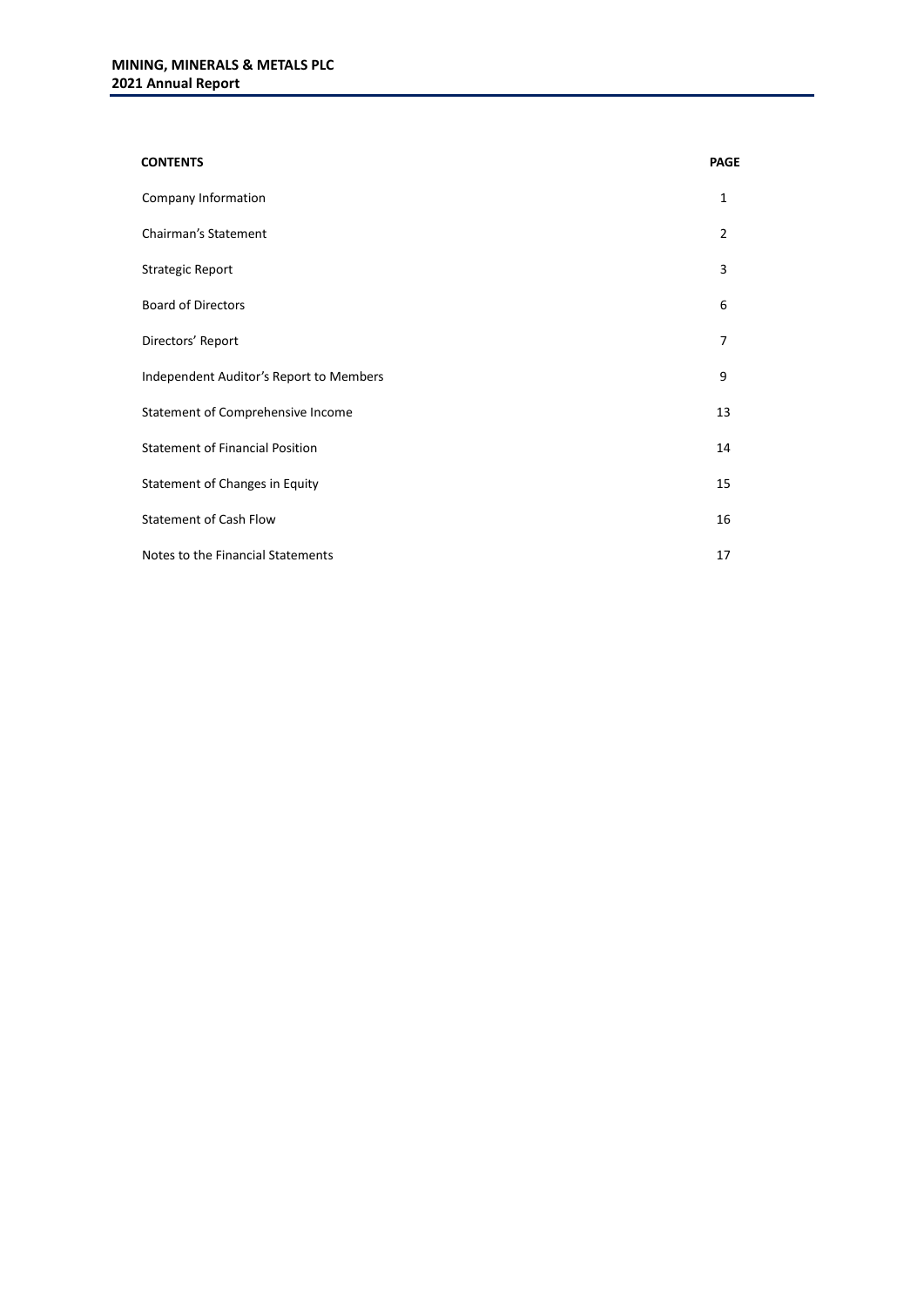# **COMPANY INFORMATION**

| <b>Directors</b>             | Konosoang ("Kay") Asare-Bediako<br>Roy Pitchford (appointed 9 April 2020)<br>Michael ("Mike") Stewart (appointed 6 July 2020)<br>Jonathan ("Johnny") Martin Smith (appointed 15 February 2021) |
|------------------------------|------------------------------------------------------------------------------------------------------------------------------------------------------------------------------------------------|
| Company Number               | 08377465                                                                                                                                                                                       |
| Company Secretary            | Silvertree Partners LLP (appointed 15 February 2021)                                                                                                                                           |
| Registered Office            | 1 King Street                                                                                                                                                                                  |
|                              | Office 3.05                                                                                                                                                                                    |
|                              | London                                                                                                                                                                                         |
|                              | EC2V 8AU                                                                                                                                                                                       |
|                              |                                                                                                                                                                                                |
| Financial Advisor and Broker | Brandon Hill Capital Limited                                                                                                                                                                   |
|                              | Acre House                                                                                                                                                                                     |
|                              | 11/15 William Road                                                                                                                                                                             |
|                              | London                                                                                                                                                                                         |
|                              | NW13ER                                                                                                                                                                                         |
|                              |                                                                                                                                                                                                |
| <b>Auditors</b>              | Crowe U.K. LLP                                                                                                                                                                                 |
|                              | 55 Ludgate Hill                                                                                                                                                                                |
|                              | London                                                                                                                                                                                         |
|                              | EC4M 7JW                                                                                                                                                                                       |
|                              |                                                                                                                                                                                                |
| Registrars                   | Neville Registrars Limited                                                                                                                                                                     |
|                              | Steelpark Road                                                                                                                                                                                 |
|                              | Halesowen                                                                                                                                                                                      |
|                              | <b>B62 8HD</b>                                                                                                                                                                                 |
| Company Website              | www.mmmplc.com                                                                                                                                                                                 |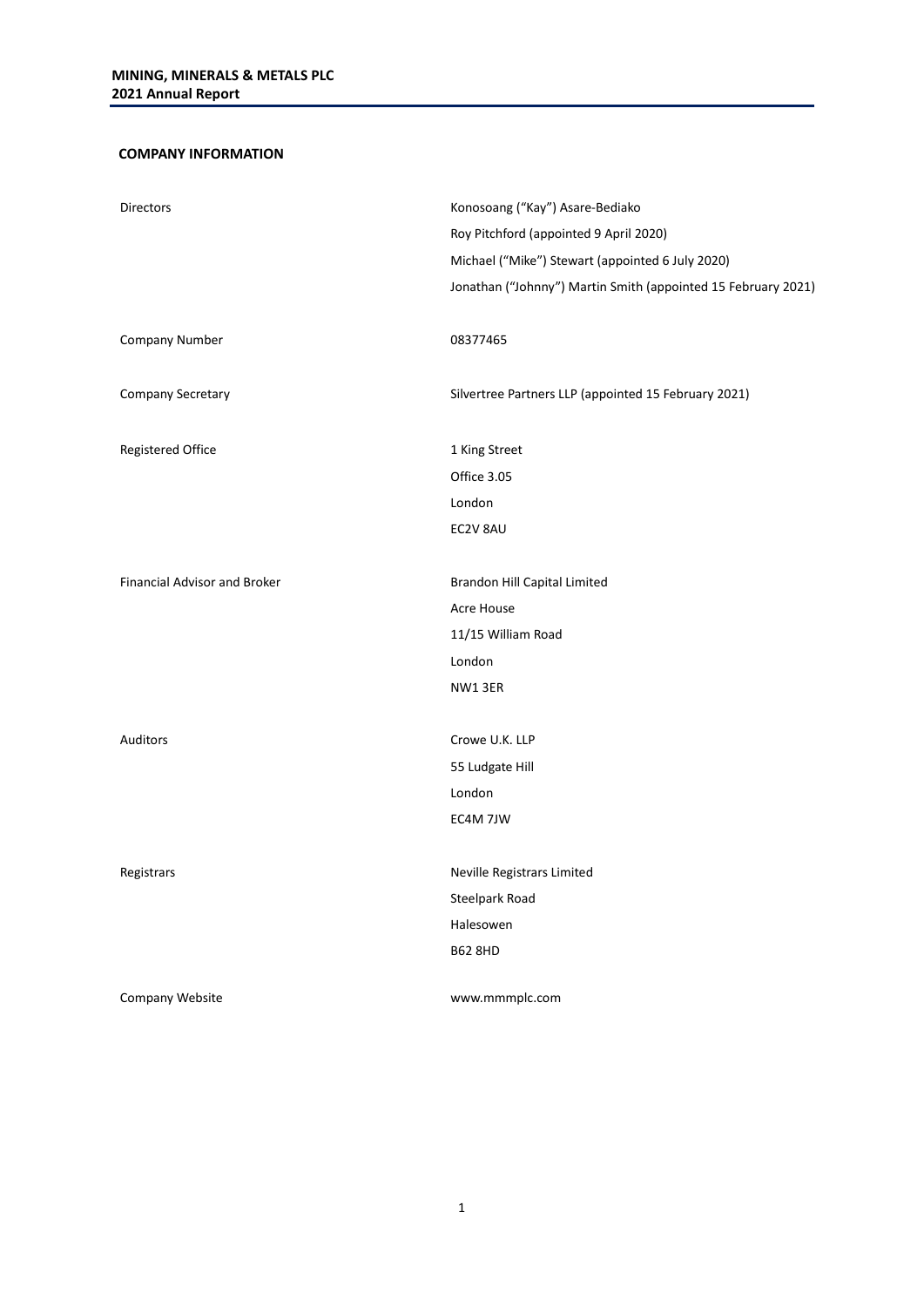# **CHAIRMAN'S STATEMENT**

I have great pleasure in presenting the 2021 Annual Report and Accounts of Mining, Minerals & Metals Plc (the "Company").

The Company was formed in order to undertake the acquisition of a controlling interest in a business (either shares or assets) that has operations in the natural resources sector (an "Acquisition"), reflecting the experience of the Company's board of directors. Any Acquisition is expected to constitute a reverse takeover transaction and consideration for the Acquisition may be in part or in whole in the form of share-based consideration, funded from the Company's existing cash resources or the raising of additional funds. Following completion of an Acquisition, the objective of the Company will be to add value to the acquired business or asset through the deployment of capital with a view to generating value for its shareholders.

The current climate for natural resource companies seeking to raise capital is significantly improving with commodity prices in general performing very well in the second half of 2020 and into 2021. Accordingly, I believe that the Company represents an extremely attractive proposition to prospective Acquisition counterparties considering listing on the London Stock Exchange and I remain confident that we will be able to execute an Acquisition that creates value for our shareholders.

The Company's low operating cost model means we retain a clean balance sheet with just under £364,000 of cash as at 31 January 2021, a clean capital structure and an experienced board of directors.

Since the Company's IPO on the Main Market of the London Stock Exchange in March 2020, the Company has seen a steady flow of potential Acquisition opportunities and has actively reviewed many projects covering all stages of development from exploration through to producing assets over a range of commodities across multiple jurisdictions. As a result of the depth and breadth of experience and the skills of the Board of Directors, we have primarily conducted our reviews using in-house resources, thereby limiting costs to the Company.

Leading up to the date of writing this report there have been several changes to the Board and I am confident that we now have in place the best possible team focussed on delivering on the Company's strategy.

Whilst the Board has a desire to complete an Acquisition in a timely manner and take advantage of current market dynamics, we will not compromise in our approach of securing attractive commercial terms and completing the appropriate detailed due diligence. We believe that this approach provides the best opportunity to identify and, where possible, mitigate any risks, whilst delivering a transaction that creates value for our shareholders.

I look forward to reporting our progress to you over the coming months.

Wilton

**Roy Pitchford** *Chairman*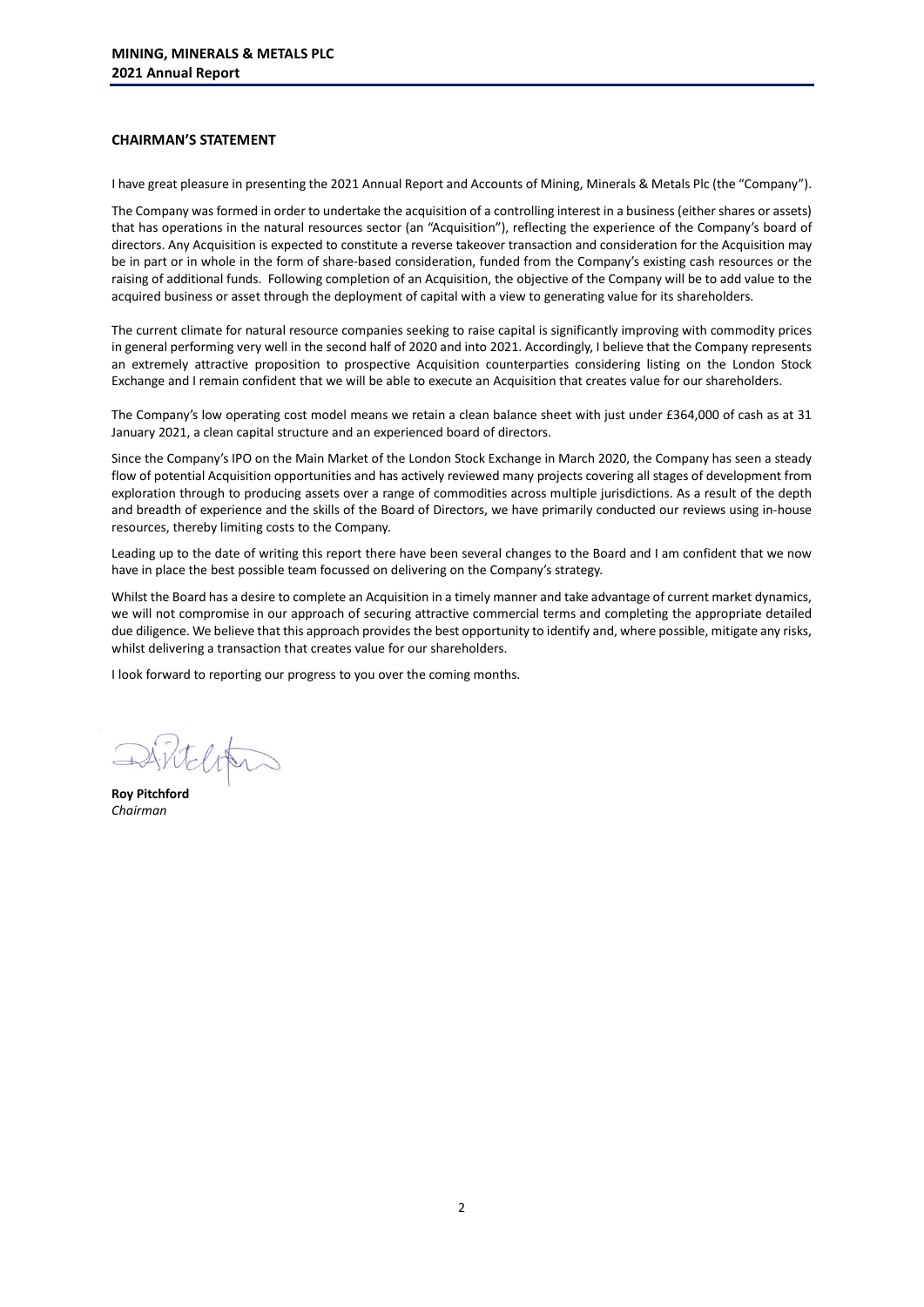# **STRATEGIC REPORT**

#### **Overview**

The primary objective of the strategic report is to provide information for the shareholders and help them to assess how the directors have performed their duty, under section 172 of the Companies Act 2006, to promote the success of the company and to provide context for the related financial statements.

The duty of a director, as set out in section 172 of the Act, is to act in the way he considers, in good faith, would be most likely to promote the success of the company for the benefit of its members, and in doing so have regard (amongst other matters) to:

(a) the likely consequences of any decision in the long term;

- (b) the interests of the company's employees;
- (c) the need to foster the company's business relationships with suppliers, customers and others;
- (d) the impact of the company's operations on the community and the environment;
- (e) the desirability of the company maintaining a reputation for high standards of business conduct; and

(f) the need to act fairly as between members of the company.

As detailed further in the review of business below the Company is in its early stages and does not have any employees other than the board of Directors. Throughout the financial year the Company was focussed on achieving a listing on the Main Market, which was achieved in March 2020. Since listing the Company is seeking a suitable Acquisition and this search is ongoing.

The Company has had relatively little interaction with its members and internal stakeholders during and subsequent to the financial year and it should be noted that due to the early stage of the Company's development, the Board also deems the Company's impact on external stakeholders to have been minimal during the financial year.

#### **Review of the Company's Business**

The Company was developed to undertake an acquisition of a business (either shares or assets) (an "Acquisition") that has operations in the natural resource sector, that it will then look to develop and expand. The Directors are particularly seeking opportunities in the mining and Oil and Gas segments of the natural resources sector. the Company continues to evaluate potential Acquisition opportunities and at the time of this report, no Acquisitions have progressed. Together, the Directors have many years' experience conducting corporate acquisitions and capital markets transactions across the natural resources sector, with particular emphasis on mining and Oil and Gas. They have established a network of contacts internationally within the sector and will utilise independent third parties to provide expert advice where necessary.

On 6 March 2020, the Company successfully admitted its Ordinary Shares to the Official List (by way of a Standard Listing under Chapter 14 of the Listing Rules) and to the London Stock Exchange for the Ordinary Shares to be admitted to trading on the Main Market. In conjunction with this the Company raised gross proceeds to date (including £514,000 on admission to the main market) of approximately £726,667 through the Subscriptions, involving: (i) the issue of ordinary shares of £1 each to the Founders in the Initial Subscription; (ii) the issue of Ordinary Shares to the Pre-IPO Investors; (iii) the issue of Ordinary Shares to VPI; and (iv) the issue of the Admission Subscription Shares to new investors.

#### **Financing**

The Directors intend to use the net proceeds to fund the due diligence and other transaction costs in respect of the Acquisition. This due diligence will include a legal, financial, technical and operational evaluation of the Acquisition. The Directors will minimise costs expended on professional, advisory, and administrative fees. Until the Acquisition is identified, it is not possible to determine how much expenditure will be required on legal, financial, technical, and operational costs. Additionally, the Company has considerable flexibility in how it would be able to finance the consideration for the Acquisition, which will include the net proceeds (the residual net proceeds after all expenses related to due diligence and transaction costs paid out of net proceeds) together with the potential to incur indebtedness and/or to issue further listed equity (whether to raise additional cash or as transaction consideration).

#### **Key Performance Indicators**

The Directors track the following as the Company's key performance indicators ("KPls"):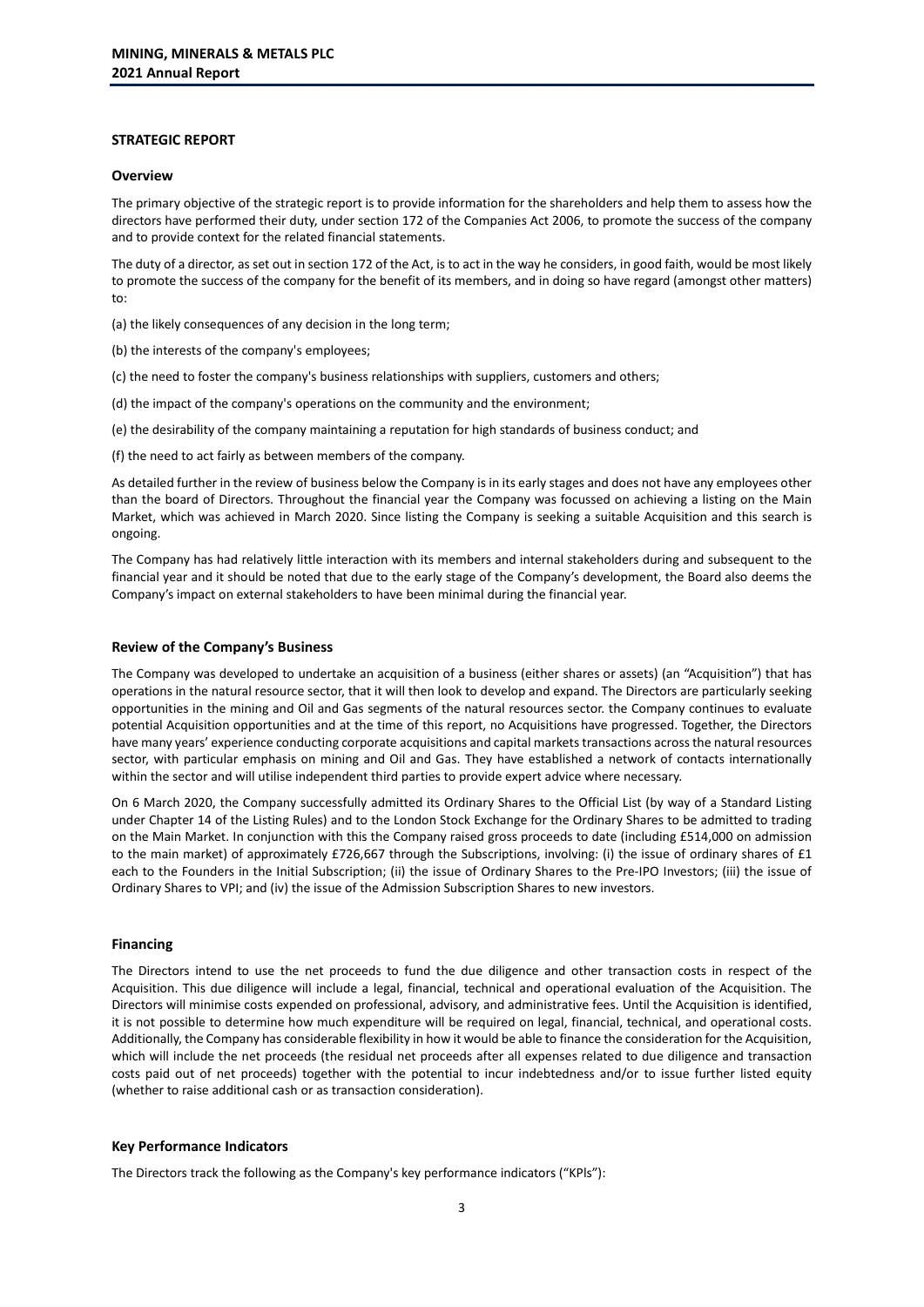- Administrative expenses
- Cash holdings

The Company's accounting systems track performance on a monthly basis in particular focusing on working capital needs. These KPls will be refined and augmented as the Company's business develops. If the Acquisition is completed; the Directors expect the KPls to focus on revenue generation and the growth of the acquisition target.

#### **Principal Risks and Uncertainties**

The Directors consider the principal risks and uncertainties facing the Company and a summary of the key measures taken to mitigate those risks are as follows:

#### *Financial risks*

The effective management of its financial exposures is central to preserving the Company's performance. The Company is exposed to financial market risks and may be impacted negatively by fluctuations in general capital market sentiment and cyclicality. These factors may create volatility in the Company's results to the extent that they are not effectively hedged.

The Company's outsourced finance team provides support to the board to ensure accurate financial reporting and tracking of business performance. Reporting on financial performance is provided on a regular basis to senior management and the Board.

#### *Operational risks*

The success of the Company's business strategy is dependent on its ability to complete Acquisition opportunities and the subsequent performance of the acquired entities.

The Directors seek to manage these risks by leveraging the experience of the executive team and complementary skill sets of the non-executive directors to prudently identify, pursue and execute on Acquisition opportunities.

The review of Acquisition targets involves an assessment of the target's business and the markets it operates in, its business plans and management capabilities. ln identifying and assessing potential targets, the Board considers the risk profile of the business concerned, in particular, its financial and commercial viability and suitability for a listed company. The Board consults its Financial Advisor and Broker throughout as a means of mitigating risk and complying with the listing Rules. Performance is monitored regularly and reported to the Board.

# **Corporate Responsibility**

The Company takes its responsibilities as a corporate citizen seriously. The Board's primary goal is to create shareholder value but in a responsible manner that serves all stakeholders.

# **Governance**

The Board considers social governance as a critical component of the Company's success. The Company has an effective and engaged Board with a strong non-executive presence from diverse backgrounds. The Board is committed to ensuring that particularly as the Company's business develops, the Company's values are reinforced, effective risk management practices are implemented and that the Company adheres to high standards of corporate governance.

The Company has decided not to apply a Corporate Governance Code provisions given its current size and resources. The Company is a small company with modest resources. The Company has a clear mandate to optimise the allocation of limited resources to source acquisitions and support its future plans. As such the Company strives to maintain a balance between conservation of limited resources and maintaining robust corporate governance practices. As the Company evolves, the Board is committed to enhancing the Company's corporate governance policies and practices deemed appropriate to the size and maturity of the organisation.

The management report for the period is constituted by the content of the Strategic Report and Directors' Report.

# **Growth Strategy and Outlook**

The Company's near-term goals are to execute its Acquisition strategy. ln the event of the completion of the Acquisition, the Board expects the immediate focus is to be on developing and expanding the Acquisition target.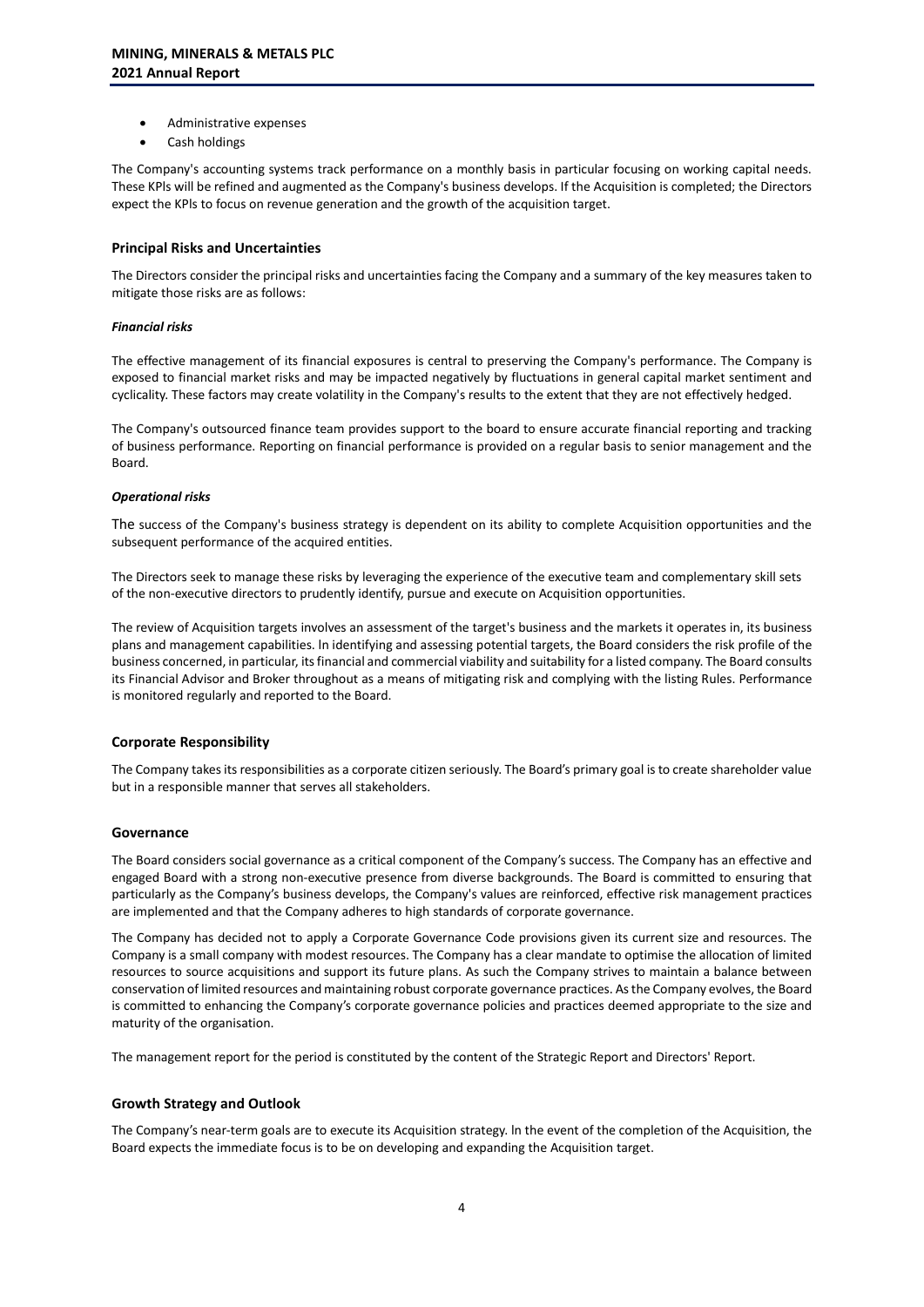# **Going Concern**

These financial statements are prepared on the going concern basis. The going concern basis assumes that the Company will continue in operation for the foreseeable future and will be able to realise its assets and discharge its liabilities and commitments in the normal course of business.

The Company has limited administrative expenses associated with its continuing operations and its liabilities are limited to trade payables associated with the administrative expenditure. The Directors have prepared budgetary forecasts for the period ended 30 June 2022, considering operating cashflows and expenditure requirements for the Company. As disclosed in the review of the company's business, the company has raised £726,667 through subscriptions to the date of this report.

The Directors are of the opinion that the Company will be able to undertake its planned activities through to the period ended 31 March 2022 and have prepared the financial statements on the going concern basis. The financial statements do not include any adjustments that would result if the Group was unable to continue as a going concern.

On behalf of the Board,

telitis

**Roy Pitchford** *Director*

28 May 2021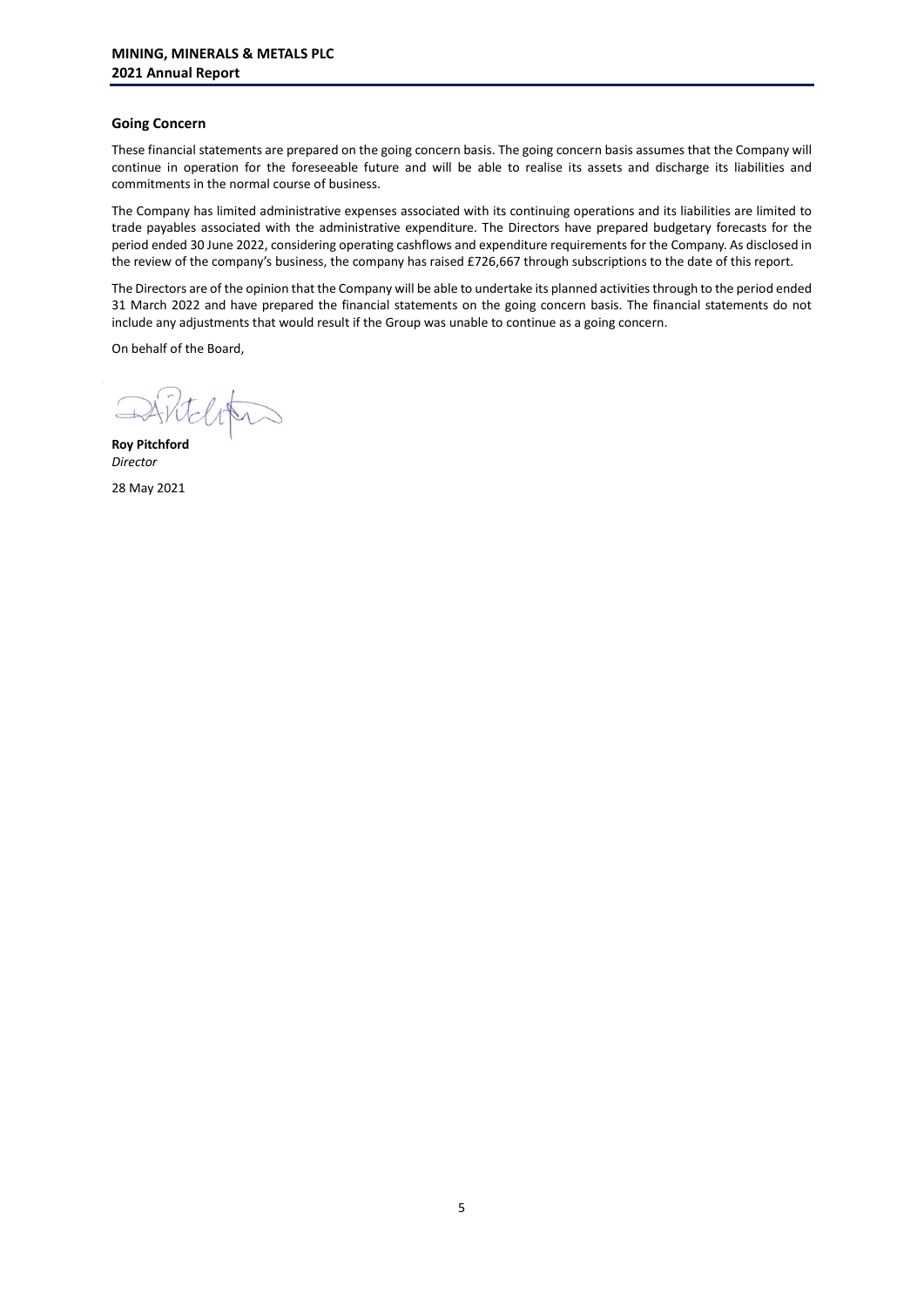# **BOARD OF DIRECTORS**

#### **Roy Pitchford - Chairman**

Roy brings over 30 years' executive and managerial expertise as well as a proven track record in Southern Africa in the junior mining industry to the Company. Roy has particular responsibilities for co-ordinating and reviewing potential reverse takeover targets.

During his career in the resource development arena Roy has held the position of Chief Executive Officer for Cluff Resources Zimbabwe Ltd, Masasa Mines (Pvt) Ltd, Zimbabwe Platinum Mines Ltd, African Platinum Plc, African Minerals Ltd, and Vast Resources Plc. He is currently Non-Executive Chairman of Contango Holdings Plc and Non-Executive Director of Central Copper Resources Ltd.

Roy is a qualified Chartered Accountant (CA (Z)).

#### **Konosoang ("Kay") Asare-Bediako – Non-Executive Director**

Kay has twelve years' experience in the financial services sector and is experienced in the strategic analysis of businesses, including financial modelling and valuation. She also has experience structuring and managing financial transactions in accordance with relevant laws and regulations including the Companies Act South Africa, JSE Listings Requirements and Public Finance Management Act.

Kay is an executive director of Moshe Capital and leads the origination and implementation of advisory mandates. She assists in the execution of Moshe Capital's investment mandate and oversees the compliance function within Moshe Capital, including governance and adherence to the Financial Services Board.

Kay began her career at Sasol as a Corporate Finance Specialist before joining Deutsche Bank's Investment Banking Coverage and Advisory team. She has also served as a Financial Reporting and Accounting lecturer at the Vaal University of Technology. She is a director of Malundi Coal (Pty) Limited, a mining investment company, and is a non-executive director of Yalu (Pty) Limited, a provider of credit life insurance.

Kay holds a Bachelor of Business Science with Finance Honours from the University of Cape Town and is a qualified chartered accountant (CA(SA)) and a recipient of the Columbia Business School Certificate in Business Excellence.

#### **Michael ("Mike") Stewart - Non-Executive Director**

Mike is an experienced managing director and chief executive with a track record of delivering rapid, multimillion-pound benefits with many years of experience in business turnarounds, acquisitions, business transformations and growth.

Mike's international experience encompasses large multinational businesses such as Sasol, Mondi, Anglo American, Linpac, Mainetti and Schletter as well as the SME sector and Private Equity.

Mike currently holds the following directorships: Linkcove Ltd, VAT Reclaim Ltd, Stewart Stratco Ltd.

In the past five years, Mike has held the following other directorships: Schletter Africa Ltd and VAT Recovery Ltd.

#### **Jonathan ("Johnny") Martin Smith - Non-Executive Director**

Johnny is an Independent Non-Executive Director and Chairman of the Remuneration Committee of IRC. He stepped down as a partner of the specialist mining advisory firm Legacy Hill Capital to take up being Chief Executive Officer of Sumner Group Mining Plc (previously known as VI Mining Plc). He was the founder of London based Smith's Corporate Advisory, which he sold to UK stockbroker Westhouse Holdings in 2010, where he subsequently headed the mining practice. Prior to establishing his own firm, he worked at UBS, Credit Suisse and Williams de Broe. He recently served as a Temporary Independent Non-Executive Director of Petropavlovsk Plc for the months of July and August 2020.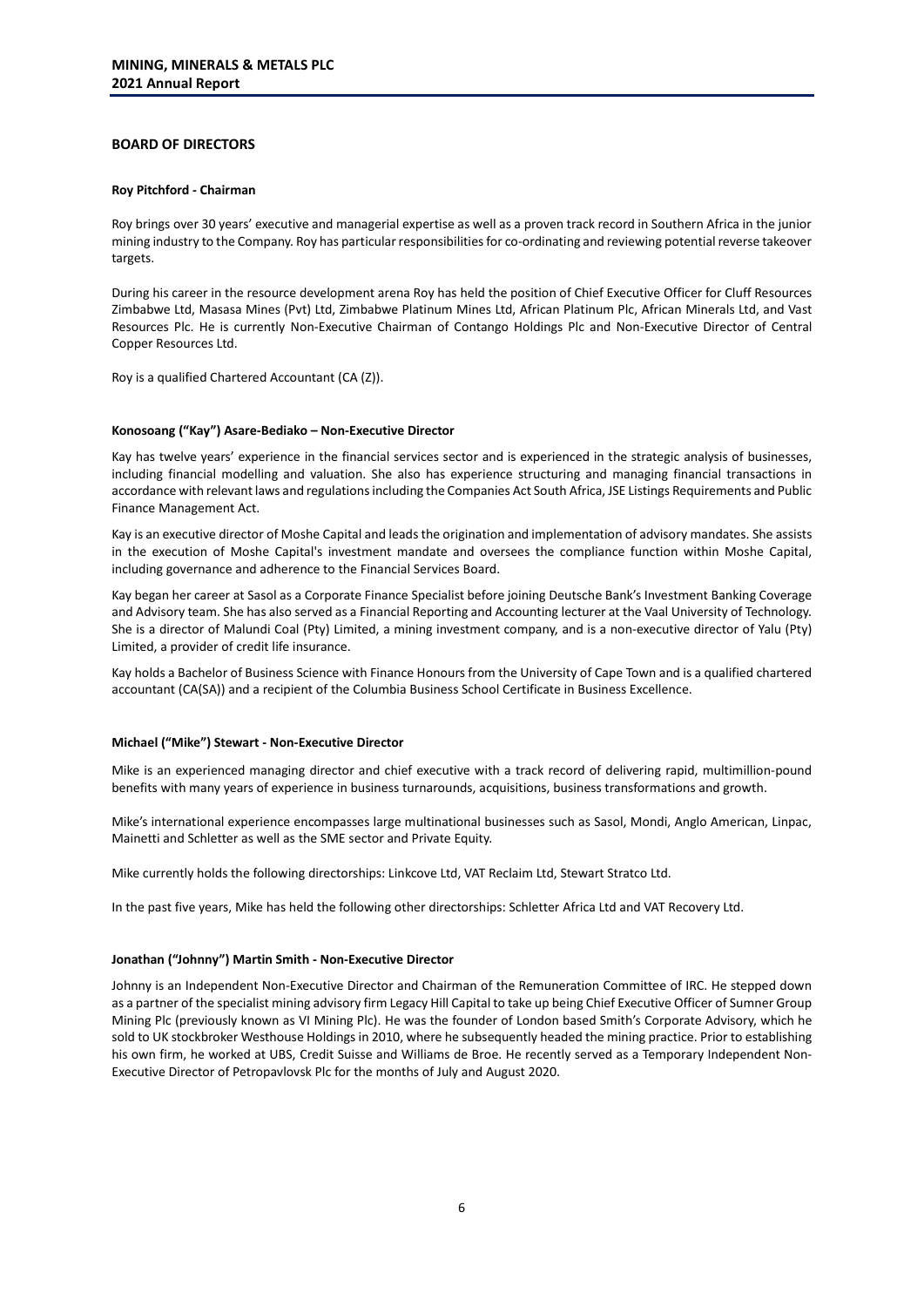# **DIRECTORS' REPORT**

The Directors present their report together with the audited financial statements, for the year ended 31 January 2021.

The Company was incorporated on 28 January 2013 in England and Wales, as private company, it re-registered as a public limited company on 22 October 2018. The company was subsequently listed on the Main Market for listed securities of the London Stock Exchange on 6 March 2020.

#### **Results and dividends**

The results for the period are set out in the Statement of Comprehensive Income on page 13. The Directors do not recommend the payment of a dividend on the ordinary shares.

#### **Directors**

The Directors of the Company during the year were, all are non-executive Directors:

K Asare-Bediako

R Pitchford (appointed 9 April 2020)

M Stewart (appointed 6 July 2020)

M Moshe (resigned 10 August 2020)

P Welker (resigned 10 August 2020)

A Monk (resigned 15 February 2021)

M Bonner (resigned 15 February 2021)

J Martin Smith was appointed a director on 15 February 2021

#### **Directors' interest**

The interest and deemed interest in the share capital of the Company and its related corporation by the Directors at the end of financial year are as follows:

| Name                                 | <b>Number of Ordinary Shares held</b> | <b>Percentage of Existing Ordinary Shares</b> |
|--------------------------------------|---------------------------------------|-----------------------------------------------|
| Moshe Capital*                       | 3,200,000                             | 9.98%                                         |
| VSA Capital Private Investment Plc** | 1,177,061                             | 3.67%                                         |
| M Bonner                             | 1,100,000                             | 3.43%                                         |
| P Welker                             | 1,100,000                             | 3.43%                                         |

\*Two of the Directors, M Moshe and K Asare-Bediako, are shareholders in Moshe Capital holding 75 % and 25% of the share capital of Moshe Capital respectively. Moshe Capital is not engaged to provide services to the company. \*\*A Monk is a director of VSA Capital

#### **Dividend policy**

The Company's current intention is to retain any earnings for use in its business operations, and the Company does not anticipate declaring any dividends in the foreseeable future. The Company will only pay dividends to the extent that to do so is in accordance with all applicable laws.

#### **Auditors and disclosure of information**

The directors confirm that:

- there is no relevant audit information of which the Company's statutory auditor is unaware; and
- each Director has taken all the necessary steps he ought to have taken as a Director in order to make himself aware of any relevant audit information and to establish that the Company's statutory auditor is aware of that information.

This confirmation is given and should be interpreted in accordance with the provisions of Section 418 of the Companies Act 2006.

#### **Responsibility Statement**

The directors are responsible for preparing the annual report and the financial statements in accordance with applicable law and regulations. Company law requires the directors to prepare financial statements for each financial period. Under that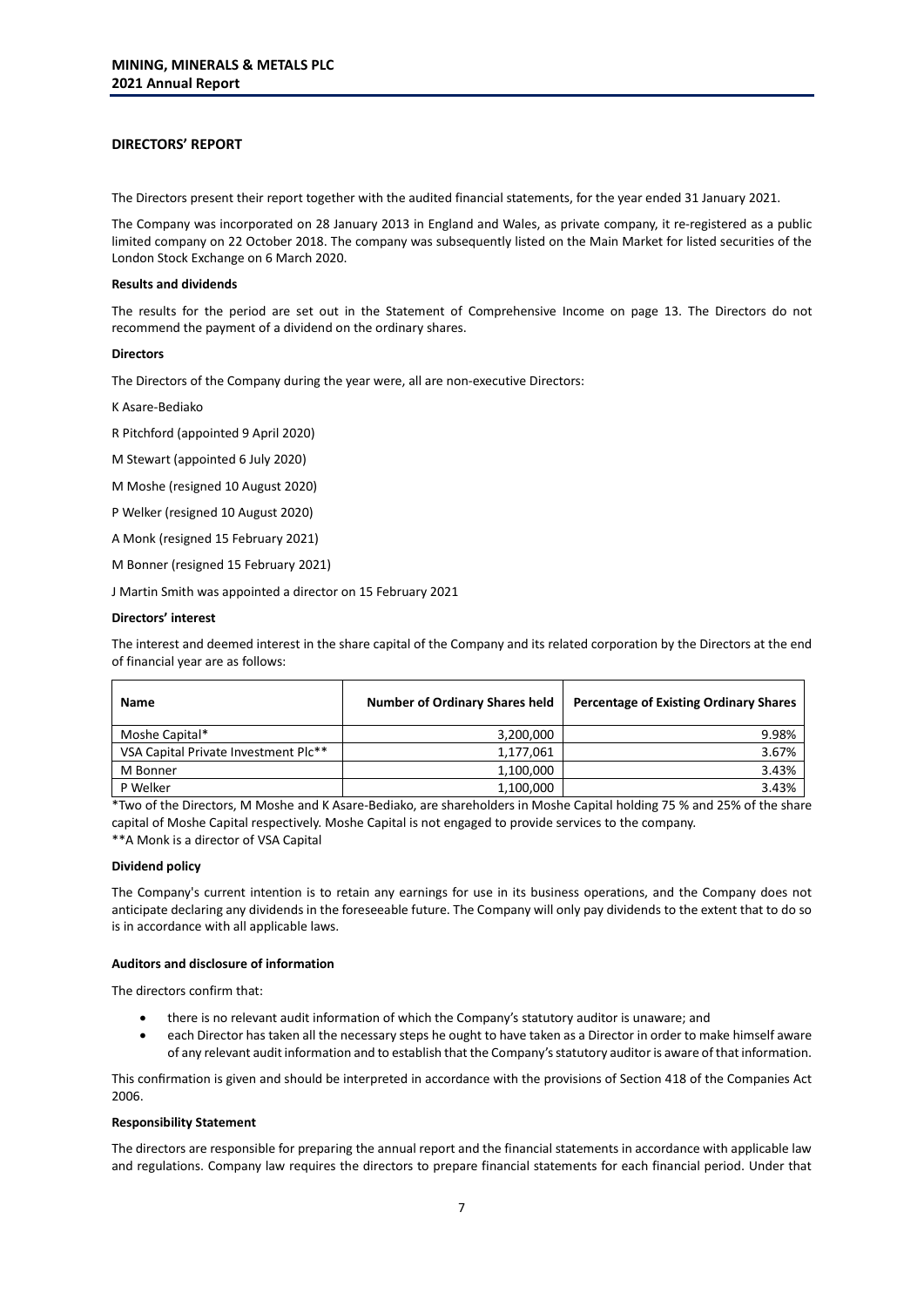law the directors have elected to prepare financial statements for the Company in accordance with International Financial Reporting Standards (IFRS).

Under company law the directors must not approve the financial statements unless they are satisfied that they give a true and fair view of the state of affairs of the Company and of the profit or loss of the company for that period. In preparing these financial statements, the directors are required to:

- select suitable accounting policies and then apply them consistently;
- make judgements and estimates that are reasonable and prudent;
- state whether applicable accounting standards have been followed, subject to any material departures disclosed and explained in the financial statements;
- prepare the financial statements on the going concern basis unless it is inappropriate to presume that the Company will continue in business.

The directors are responsible for keeping adequate accounting records which disclose with reasonable accuracy at any time, the financial position of the Company to enable them to ensure that the financial statements comply with the requirements of the Companies Act 2006. They are also responsible for safeguarding the assets of the Company and hence for taking reasonable steps for the prevention and detection of fraud and other irregularities.

The maintenance and integrity of the Mining, Minerals & Metals Plc website is the responsibility of the Directors; work carried out by the auditors does not involve the consideration of these matters and, accordingly, the auditors accept no responsibility for any changes that may have occurred in the accounts since they were initially presented on the website.

The directors confirm, to the best of their knowledge that:

- the financial statements, prepared in accordance with the relevant financial reporting framework, give a true and fair view of the assets, liabilities, financial position and profit or loss of the Company; and
- the Strategic Report include a fair review of the development and performance of the business and the financial position of the Company, together with a description of the principal risks and uncertainties that it faces.
- the annual report and financial statements, taken as a whole, are fair, balanced and understandable and provide the information necessary for shareholders to assess the company's performance, business model and strategy.

### **Financial risk management and future development**

An indication of the likely future developments in the business of the Company are included in the Strategic Report.

An explanation of the Company's financial risk management objectives, policies and strategies is set out in note 8.

#### **Auditors**

The auditors, Crowe U.K. LLP, have expressed their willingness to continue in office and a resolution to reappoint them will be proposed at the Annual General Meeting.

#### **Events after the reporting date**

On 15 February 2021 A Monk and M Bonner resigned as directors of the Company and J Martin Smith was appointed as a director of the Company.

The Directors' Report was approved by the Board of Directors on 28 May 2021 and is signed on its behalf by:

Antelifin

**Roy Pitchford** *Director 28 May 2021*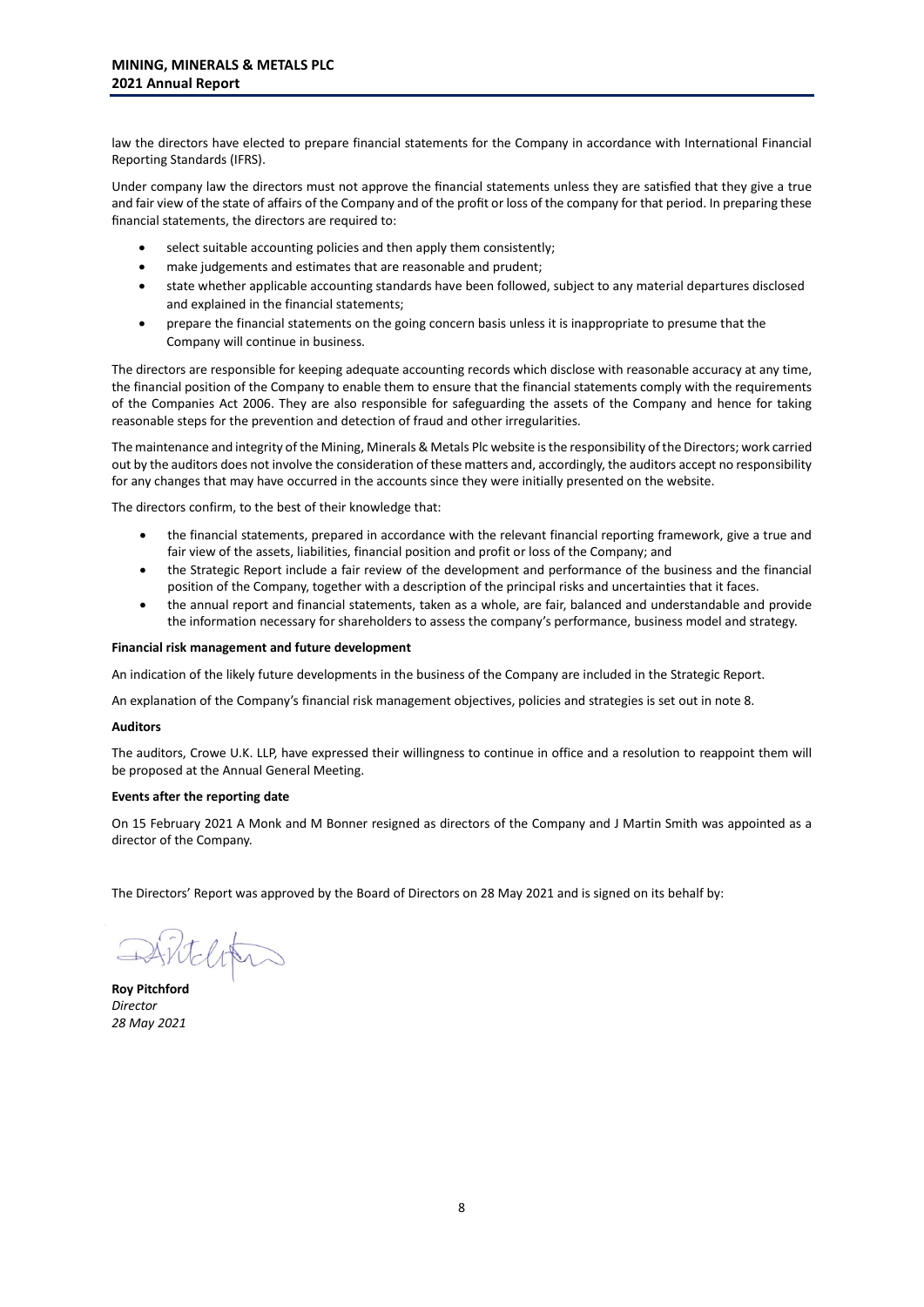#### **INDEPENDENT AUDITOR'S REPORT TO THE MEMBERS OF MINING, MINERALS & METALS PLC**

#### **Opinion**

We have audited the financial statements of Mining, Minerals & Metals Plc (the "Company") for the year ended 31 January 2021 which comprise Statement of Comprehensive Income, Statement of Financial Position, Statement of Changes in Equity and Statement of Cash Flow and notes to the financial statements, including significant accounting policies. The financial reporting framework that has been applied in their preparation is applicable law and International Accounting Standards in conformity with the requirements of the Companies Act 2006 and International Financial Reporting Standards adopted pursuant to Regulation (EC) No. 1606/2002 as it applies in the European Union.

In our opinion, the financial statements:

- give a true and fair view of the state of the company's affairs as at 31 January 2021 and of its loss for the year then ended;
- have been properly prepared in accordance with International Accounting Standards in conformity with the requirements of the Companies Act 2006 and International Financial Reporting Standards adopted pursuant to Regulation (EC) No. 1606/2002 as it applies in the European Union;
- have been prepared in accordance with the requirements of the Companies Act 2006.

#### **Basis for opinion**

We conducted our audit in accordance with International Standards on Auditing (UK) (ISAs (UK)) and applicable law. Our responsibilities under those standards are further described in the Auditor's responsibilities for the audit of the financial statements section of our report. We are independent of the Company in accordance with the ethical requirements that are relevant to our audit of the financial statements in the UK, including the FRC's Ethical Standard, and we have fulfilled our other ethical responsibilities in accordance with these requirements. We believe that the audit evidence we have obtained is sufficient and appropriate to provide a basis for our opinion.

# **Conclusions relating to going concern**

In auditing the financial statements, we have concluded that the directors' use of the going concern basis of accounting in the preparation of the financial statements is appropriate. Our evaluation of the directors' assessment of the entity's ability to continue to adopt the going concern basis of accounting included the below in our assessment.

We confirmed the current cash balance, reviewed the forecasted costs for the period up until 30 June 2022, compared these to the spend in the 2021 financial year and evaluated the business' ability to continue, based on this expected burn rate of expenses.

Based on the work we have performed, we have not identified any material uncertainties relating to events or conditions that, individually or collectively, may cast significant doubt on the Company's ability to continue as a going concern for a period of at least twelve months from when the financial statements are authorised for issue.

Our responsibilities and the responsibilities of the directors with respect to going concern are described in the relevant sections of this report.

#### **Overview of our audit approach**

#### *Materiality*

In planning and performing our audit we applied the concept of materiality. An item is considered material if it could reasonably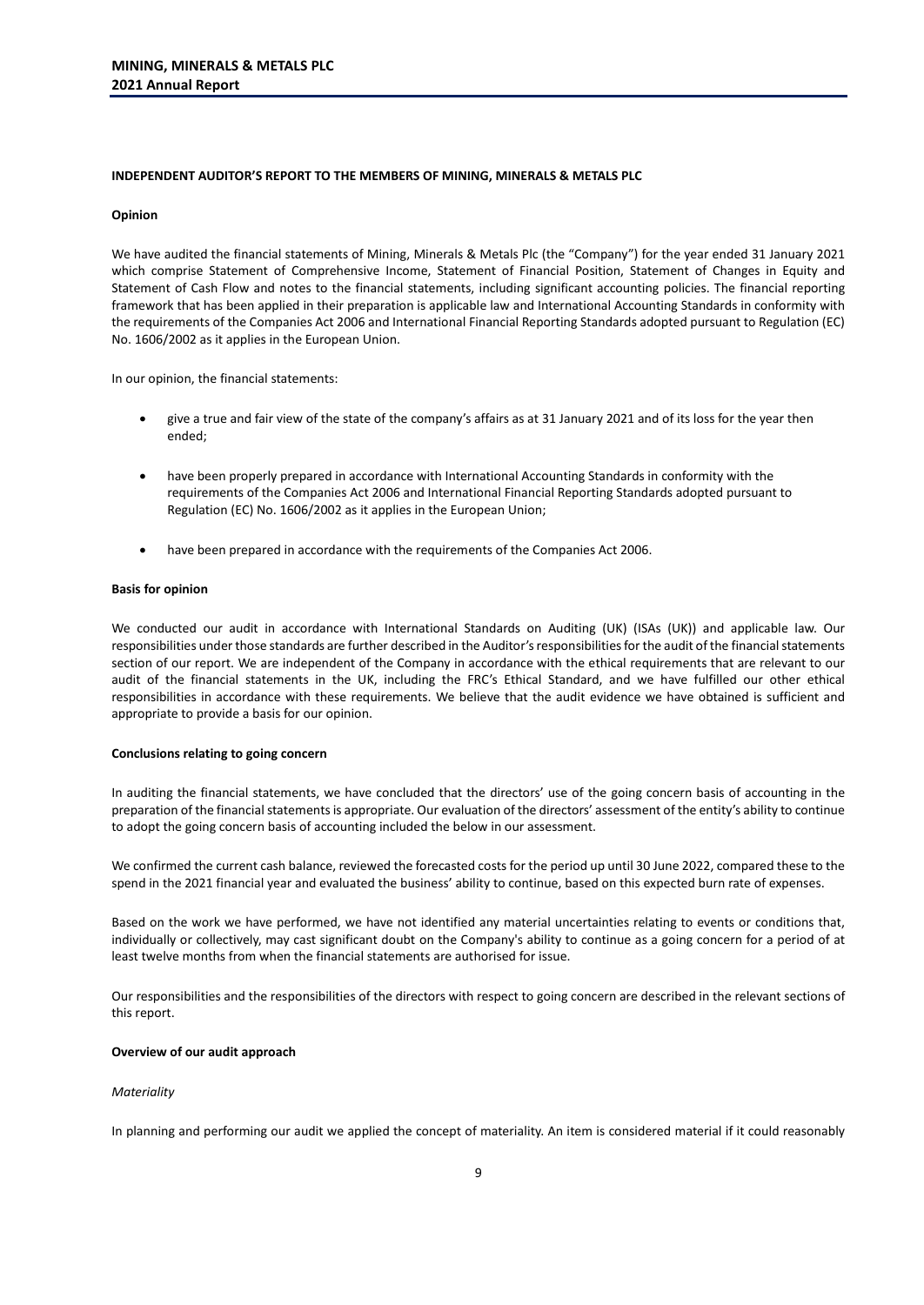be expected to change the economic decisions of a user of the financial statements. We used the concept of materiality to both focus our testing and to evaluate the impact of misstatements identified.

Based on our professional judgement, we determined overall materiality for the financial statements as a whole to be £10,500 (2020 £1,250), based on 5% of the net loss before tax.

We use a different level of materiality ('performance materiality') to determine the extent of our testing for the audit of the financial statements. Performance materiality is set based on the audit materiality as adjusted for the judgements made as to the entity risk and our evaluation of the specific risk of each audit area having regard to the internal control environment.

Where considered appropriate performance materiality may be reduced to a lower level, such as, for related party transactions and directors' remuneration.

We agreed with the Audit Committee to report to it all identified errors in excess of £350 (2020: £40). Errors below that threshold would also be reported to it if, in our opinion as auditor, disclosure was required on qualitative grounds.

#### *Overview of the scope of our audit*

Mining, Minerals & Metals Plc is the only component included in the scope of the audit. Its location is London, United Kingdom.

#### *Key Audit Matters*

Going concern was considered to be the only key audit matter. Our work in this area is included within 'Conclusions relating to going concern' above.

Our audit procedures in relation to these matters were designed in the context of our audit opinion as a whole. They were not designed to enable us to express an opinion on these matters individually and we express no such opinion.

#### **Other information**

The other information comprises the information included in the annual report other than the financial statements and our auditor's report thereon. The directors are responsible for the other information contained within the annual report.

Our opinion on the financial statements does not cover the other information and, except to the extent otherwise explicitly stated in our report, we do not express any form of assurance conclusion thereon. Our responsibility is to read the other information and, in doing so, consider whether the other information is materially inconsistent with the financial statements or our knowledge obtained in the course of the audit, or otherwise appears to be materially misstated. If we identify such material inconsistencies or apparent material misstatements, we are required to determine whether this gives rise to a material misstatement in the financial statements themselves. If, based on the work we have performed, we conclude that there is a material misstatement of this other information, we are required to report that fact.

We have nothing to report in this regard.

#### **Opinions on other matters prescribed by the Companies Act 2006**

In our opinion the part of the directors' remuneration report to be audited has been properly prepared in accordance with the Companies Act 2006.

In our opinion based on the work undertaken in the course of our audit

• the information given in the strategic report and the directors' report for the financial year for which the financial statements are prepared is consistent with the financial statements; and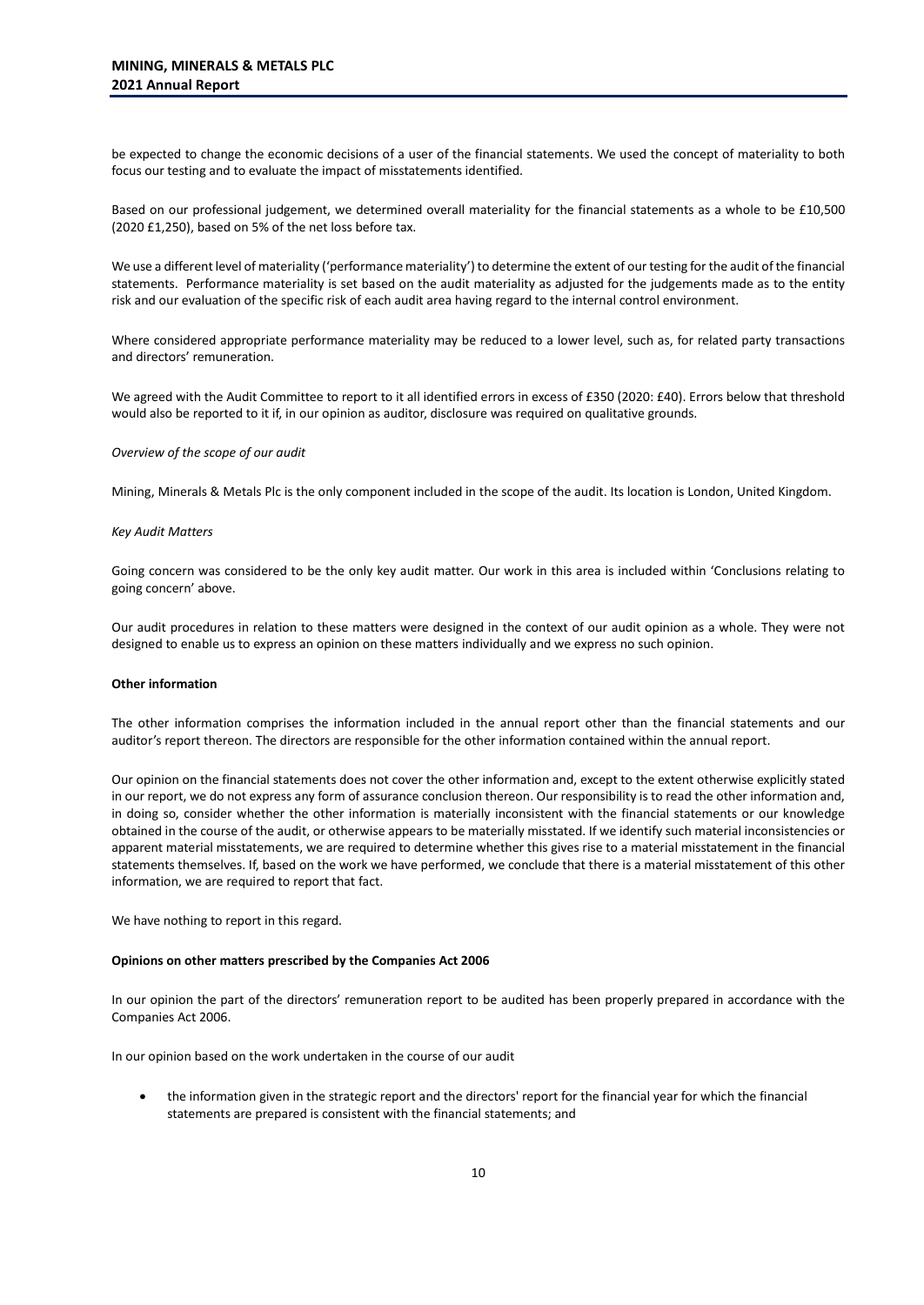• the strategic report and directors' report have been prepared in accordance with applicable legal requirements.

#### **Matters on which we are required to report by exception**

We have nothing to report in respect of the following matters in relation to which the Companies Act 2006 requires us to report to you if, in our opinion:

- adequate accounting records have not been kept by the company, or returns adequate for our audit have not been received from branches not visited by us; or
- the financial statements and the part of the directors' remuneration report to be audited are not in agreement with the accounting records and returns; or
- certain disclosures of directors' remuneration specified by law are not made; or
- we have not received all the information and explanations we require for our audit

#### **Responsibilities of the directors for the financial statements**

As explained more fully in the directors' responsibilities statement set out on page 7 and 8, the directors are responsible for the preparation of the financial statements and for being satisfied that they give a true and fair view, and for such internal control as the directors determine is necessary to enable the preparation of financial statements that are free from material misstatement, whether due to fraud or error.

In preparing the financial statements, the directors are responsible for assessing the Company's ability to continue as a going concern, disclosing, as applicable, matters related to going concern and using the going concern basis of accounting unless the directors either intend to liquidate the Company or to cease operations, or have no realistic alternative but to do so.

#### **Auditor's responsibilities for the audit of the financial statements**

Our objectives are to obtain reasonable assurance about whether the financial statements as a whole are free from material misstatement, whether due to fraud or error, and to issue an auditor's report that includes our opinion. Reasonable assurance is a high level of assurance but is not a guarantee that an audit conducted in accordance with ISAs (UK) will always detect a material misstatement when it exists. Misstatements can arise from fraud or error and are considered material if, individually or in the aggregate, they could reasonably be expected to influence the economic decisions of users taken on the basis of these financial statements.

Irregularities, including fraud, are instances of non-compliance with laws and regulations. We design procedures in line with our responsibilities, outlined above, to detect material misstatements in respect of irregularities, including fraud. The extent to which our procedures are capable of detecting irregularities, including fraud is detailed below:

We obtained an understanding of the legal and regulatory frameworks within which the company operates, focusing on those laws and regulations that have a direct effect on the determination of material amounts and disclosures in the financial statements. The laws and regulation we considered in this context were the Companies Act 2006 and Listing Rules.

We identified the greatest risk of material impact on the financial statements from irregularities, including fraud, to be the override of controls and the misstatement of cash balances. Our audit procedures to respond to those risks included direct confirmation of cash balances with the company's bankers , reviewing journal entries and ensuring accounting policies are appropriate under the relevant accounting standards and applicable law.

Owing to the inherent limitations of an audit, there is an unavoidable risk that some material misstatements of the financial statements may not be detected, even though the audit is properly planned and performed in accordance with the ISAs (UK). The potential effects of inherent limitations are particularly significant in the case of misstatement resulting from fraud because fraud may involve sophisticated and carefully organized schemes designed to conceal it, including deliberate failure to record transactions, collusion or intentional misrepresentations being made to us.

A further description of our responsibilities for the audit of the financial statements is located on the Financial Reporting Council's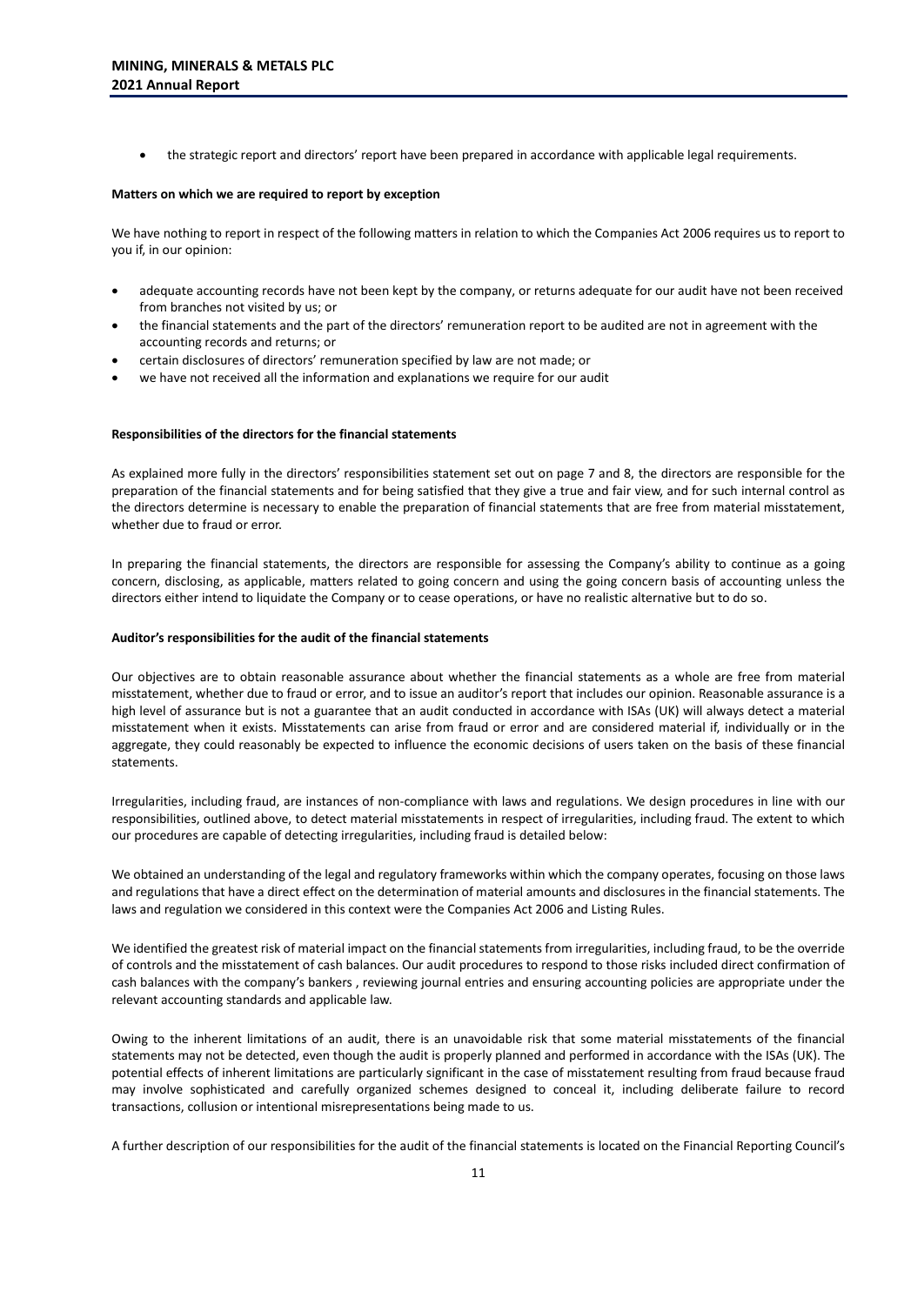website at: www.frc.org.uk/auditorsresponsibilities. This description forms part of our auditor's report.

#### **Other matters which we are required to address**

We were appointed by management to audit the financial statements for the period ending 31 January 2021. Our total uninterrupted period of engagement is two years, covering the periods ending 31 January 2020 to 31 January 2021.

The non-audit services prohibited by the FRC's Ethical Standard were not provided to the company and we remain independent of the company in conducting our audit.

Our audit opinion is consistent with the additional report to the audit committee.

#### **Use of our report**

This report is made solely to the company's members, as a body, in accordance with Chapter 3 of Part 16 of the Companies Act 2006. Our audit work has been undertaken so that we might state to the company's members those matters we are required to state to them in an auditor's report and for no other purpose. To the fullest extent permitted by law, we do not accept or assume responsibility to anyone other than the company and the company's members as a body, for our audit work, for this report, or for the opinions we have formed.

M Stallabriss

Matthew Stallabrass

Senior Statutory Auditor

For and on behalf of

Crowe U.K. LLP

Statutory Auditor

London

28 May 2021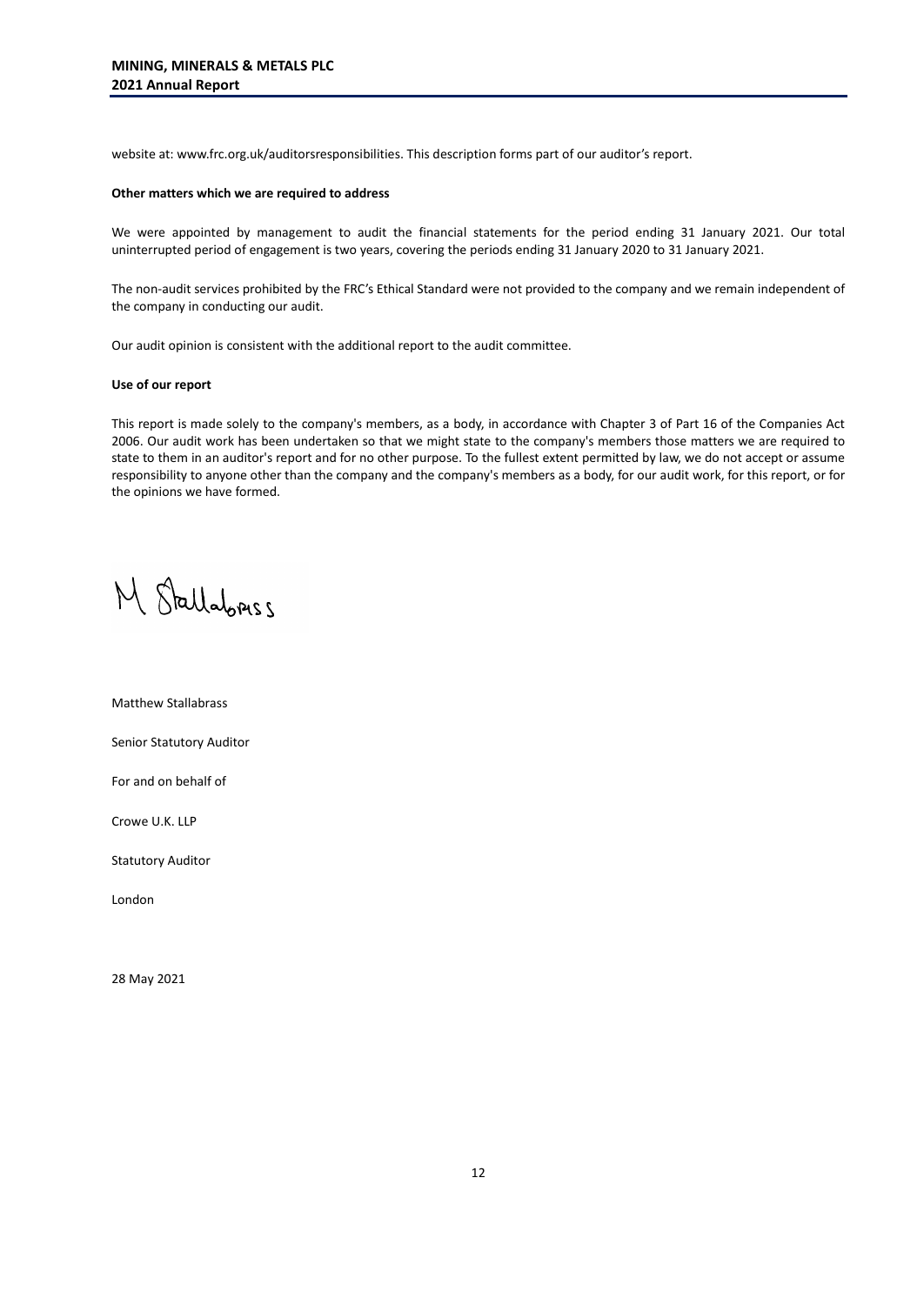# **STATEMENT OF COMPREHENSIVE INCOME for the year ended 31 January 2021**

|                                     |             | Year<br>ended<br>31 January<br>2021 | Year<br>ended<br>31 January<br>2020 |
|-------------------------------------|-------------|-------------------------------------|-------------------------------------|
|                                     |             | £                                   | £                                   |
|                                     | <b>Note</b> |                                     |                                     |
| Revenue                             |             |                                     |                                     |
| Administrative expenses             |             | (207, 637)                          | (39, 338)                           |
| <b>Operating profit</b>             |             | (207, 637)                          | (39, 338)                           |
| Finance income                      |             | 25                                  |                                     |
| Finance costs                       |             |                                     |                                     |
| Loss before taxation                |             | (207, 612)                          | (39, 338)                           |
| Income tax                          | 4           |                                     |                                     |
| <b>Total comprehensive loss</b>     |             |                                     |                                     |
| for the year                        |             | (207, 612)                          | (39, 338)                           |
|                                     |             |                                     |                                     |
| Loss per share                      |             |                                     |                                     |
| Basic and diluted (pence per share) |             | 0.69                                | 0.27                                |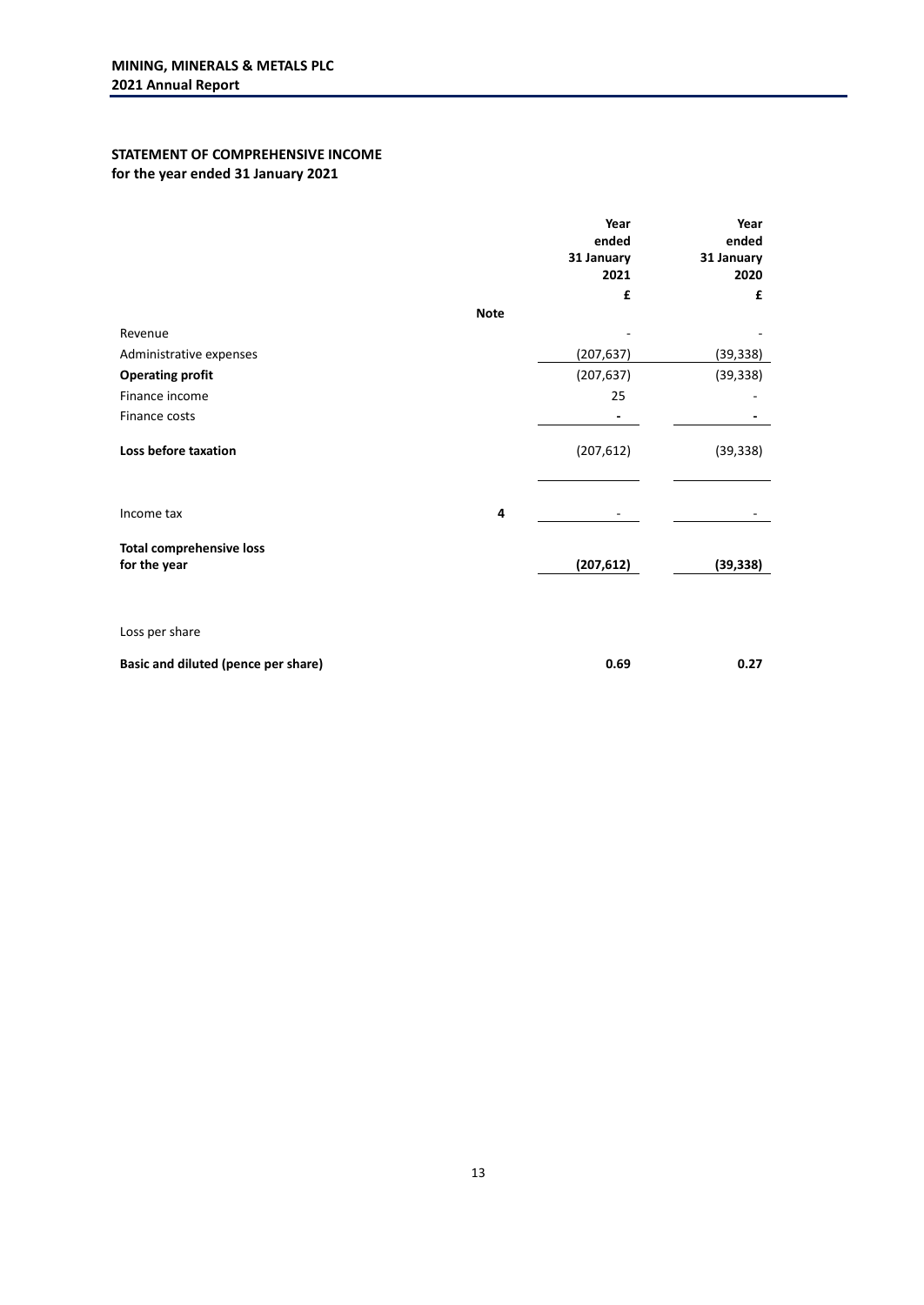# **STATEMENT OF FINANCIAL POSITION as at 31 January 2021**

|                                              | <b>Note</b> | 31 January<br>2021 | 31 January<br>2020 |
|----------------------------------------------|-------------|--------------------|--------------------|
|                                              |             | £                  | £                  |
| <b>ASSETS</b>                                |             |                    |                    |
| Current assets                               |             |                    |                    |
| Trade and other receivables                  | 5           | 25,191             |                    |
| Cash and cash equivalents                    |             | 363,652            | 62,573             |
| <b>Total assets</b>                          |             | 388,843            | 62,573             |
| <b>EQUITY</b>                                |             |                    |                    |
| Equity Attributable to Owners of the company |             |                    |                    |
| Share capital                                | 6           | 320,500            | 145,500            |
| Share premium                                |             | 406,167            | 54,500             |
| Retained earnings                            |             | (383, 307)         | (175, 695)         |
| <b>Total equity</b>                          |             | 343,360            | 24,305             |
| <b>LIABILITIES</b>                           |             |                    |                    |
| <b>Current liabilities</b>                   |             |                    |                    |
| Trade and other payables                     | 7           | 35,014             | 38,268             |
| Borrowings                                   | 8           | 10,469             |                    |
| <b>Total current liabilities</b>             |             | 45,483             | 38,268             |
|                                              |             |                    |                    |
| <b>Total liabilities</b>                     |             | 45,483             | 38,268             |
| <b>TOTAL EQUITY AND LIABILITIES</b>          |             | 388,843            | 62,573             |

The notes to the financial statements form an integral part of these financial statements.

The financial statements of Mining, Minerals & Metals plc (registered number 08377465) were approved by the Board of Directors and authorised for issue on 28 May 2021.

They were signed on its behalf by:

Roy Pitchford

*Director*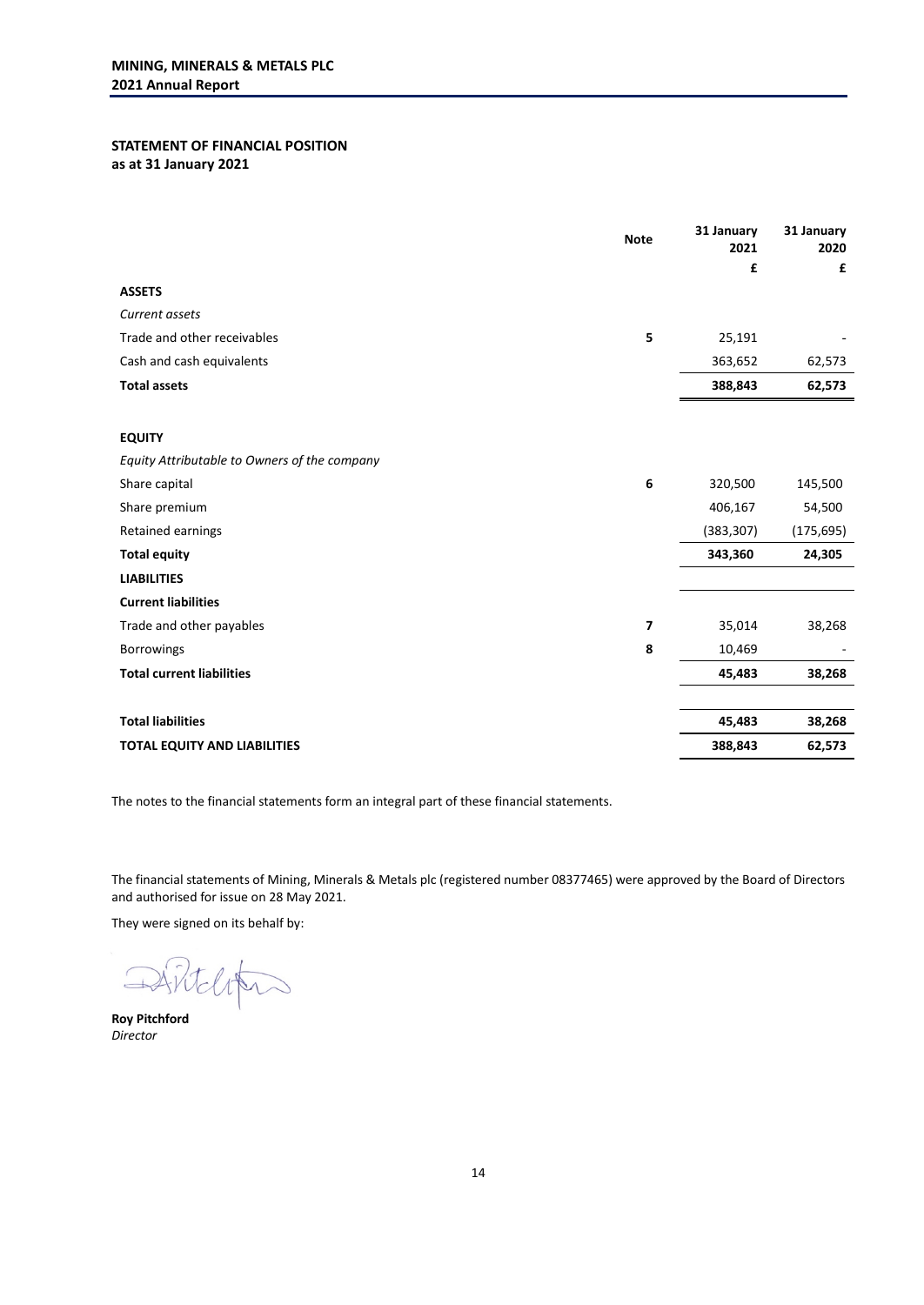# **STATEMENT OF CHANGES IN EQUITY for the year ended 31 January 2021**

|                                       | Share capital<br>£ | Share premium<br>£ | <b>Retained earnings</b> | <b>Total equity</b> |
|---------------------------------------|--------------------|--------------------|--------------------------|---------------------|
| Balance at 31 January 2019            | 145,500            | 54,500             | (136, 357)               | 63,642              |
| Shares issued                         |                    | -                  |                          |                     |
| Total comprehensive loss for the year |                    | ٠                  | (39, 338)                | (39,338)            |
| Balance at 31 January 2020            | 145,500            | 54,500             | (175, 695)               | 24,305              |
| Shares issued                         | 175.000            | 351,667            |                          | 526,667             |
| Total comprehensive loss for the year |                    |                    | (207, 612)               | (207, 612)          |
| Balance at 31 January 2021            | 320,500            | 406,167            | (383,307)                | 343,360             |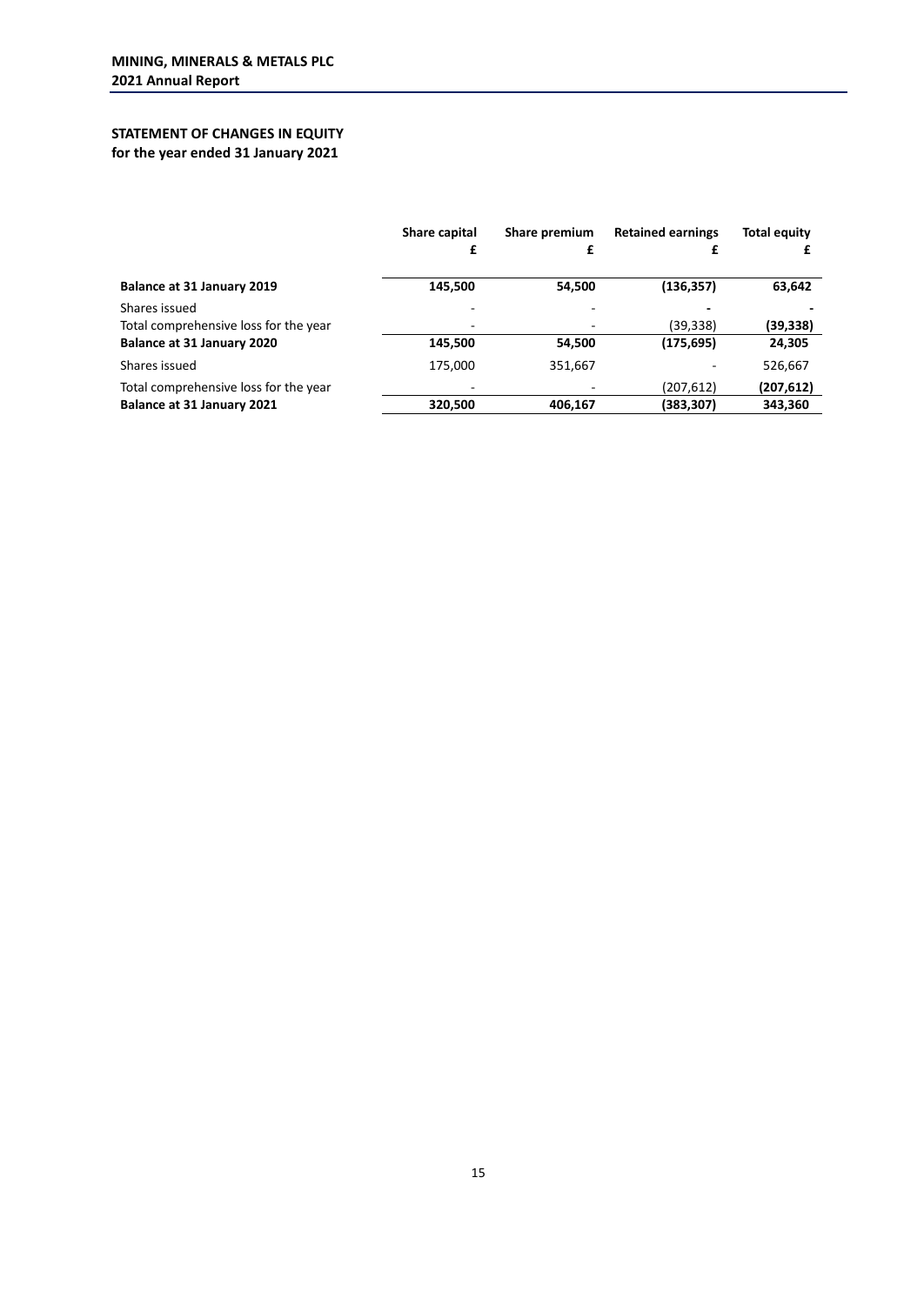# **STATEMENT OF CASHFLOWS**

# **for the year ended 31 January 2021**

|                                                    | Year ended<br>31 January 2021 | Year ended<br>31 January 2020 |
|----------------------------------------------------|-------------------------------|-------------------------------|
|                                                    | £                             | £                             |
| Loss before tax<br>Adjusted for:                   | (207, 612)                    | (39, 338)                     |
| (Increase)/Decrease in trade and other receivables | (25, 191)                     |                               |
| (Decrease)/Increase in trade creditors             | (3,254)                       | (21,007)                      |
| Net cash used in operating activities              | (236, 057)                    | (60, 345)                     |
| <b>Financing activities</b>                        |                               |                               |
| Proceeds of new borrowings                         | 10,469                        |                               |
| Issue of share capital                             | 526,667                       |                               |
| Net cash from financing activities                 | 537,136                       |                               |
| (decrease)/increase in cash and cash<br>Net        |                               |                               |
| equivalents                                        | 301,079                       | (60, 345)                     |
| Cash and cash equivalents at beginning of the year | 62,573                        | 122,918                       |
| Cash and cash equivalents at end of the year       | 363,652                       | 62,573                        |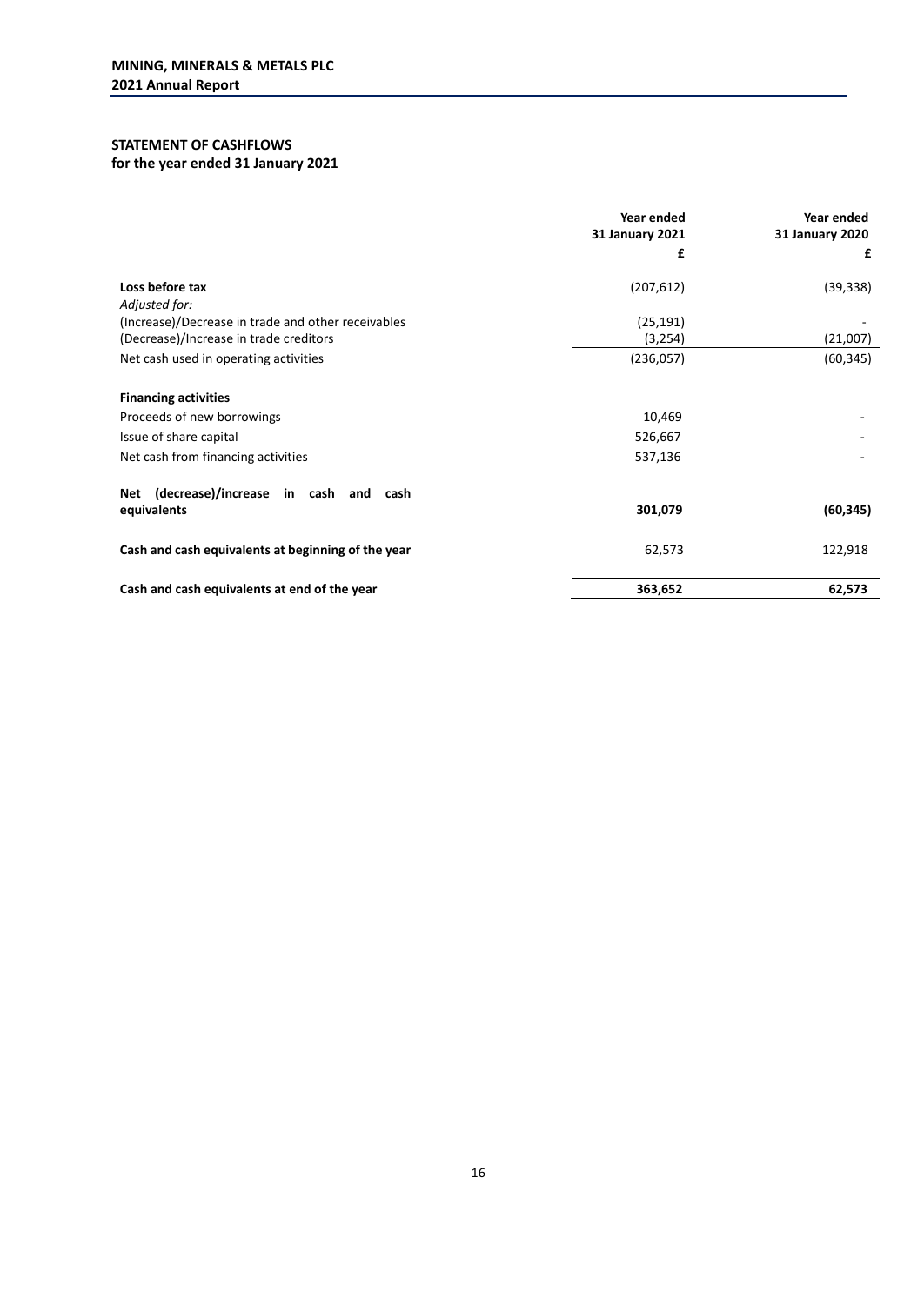# **NOTES TO THE FINANCIAL STATEMENTS for the year ended 31 January 2021**

#### **1. GENERAL INFORMATION**

The Company was incorporated on 28 January 2013 in England and Wales as a limited company, limited by shares and with Registered Number 08377465 under the Companies Act 2006. The Company's registered office address is: New Liverpool House, 15-17 Eldon Street, London EC2M 7LD. The Company has not yet commenced business. The company re-registered as a public limited company on 22 October 2018.

The Company's objective is to undertake an acquisition of a target company or business in the natural resources sector.

The Company does not have a defined life as it has no fixed time limit to conduct the Acquisition

Other than the Directors the company did not have any staff.

### **2. ACCOUNTING POLICIES**

#### *Basis of preparation*

The principal accounting policies adopted by the Company in the preparation of the Company Financial Information are set out below.

The Company Financial Information has been presented in Pounds Sterling, being the functional currency of the Company.

The Company Financial Information has been prepared in accordance with International Financial Reporting Standards as adopted by the European Union, including interpretations made by the International Financial Reporting Interpretations Committee (IFRIC) issued by the International Accounting Standards Board (IASB). The standards have been applied consistently.

#### *Standards and interpretations issued but not yet applied*

A number of new standards and amendments to standards and interpretations have been issued but are not yet effective and, in some cases, have not yet been adopted by the EU. The Directors do not expect that the adoption of these standards will have a material impact on the Company Financial Information.

#### *Going concern*

These financial statements have been prepared on a going concern basis as the Directors have reasonable expectation that the Company has adequate resources to continue in operational existence. The Company is a start-up company and does not currently have any service offering or customer base, however, it has successfully been admitted to the London Stock Exchange ("LSE") – Main Market where it has already raised £726,667 to fund its business plans.

The Directors consider there to be uncertainty over the timing and occurrence of a potential acquisition, however given the proceeds raised to the date of this report and having regard to forecast operating costs there is sufficient headroom to remain in operational existence for a period of at least 12 months from the date the financial statements were approved.

#### *Share capital*

Proceeds from issuance of ordinary shares are classified as equity. Amounts in excess of the nominal value of the shares issued is recognised as share premium. Incremental costs directly attributable to the issuance of new ordinary shares are deducted against share capital.

#### *Financial assets and liabilities*

Financial assets and financial liabilities are recognised when the Company becomes a party to the contractual provisions of a financial instrument. Financial assets and financial liabilities are offset if there is a legally enforceable right to set off the recognised amounts and interests and it is intended to settle on a net basis.

#### *Financial assets*

Financial assets which are measured at amortised cost, are measured using the Effective Interest Rate Method (EIR) and are subject to impairment. Gains and losses are recognised in profit or loss when the asset is derecognised, modified or impaired.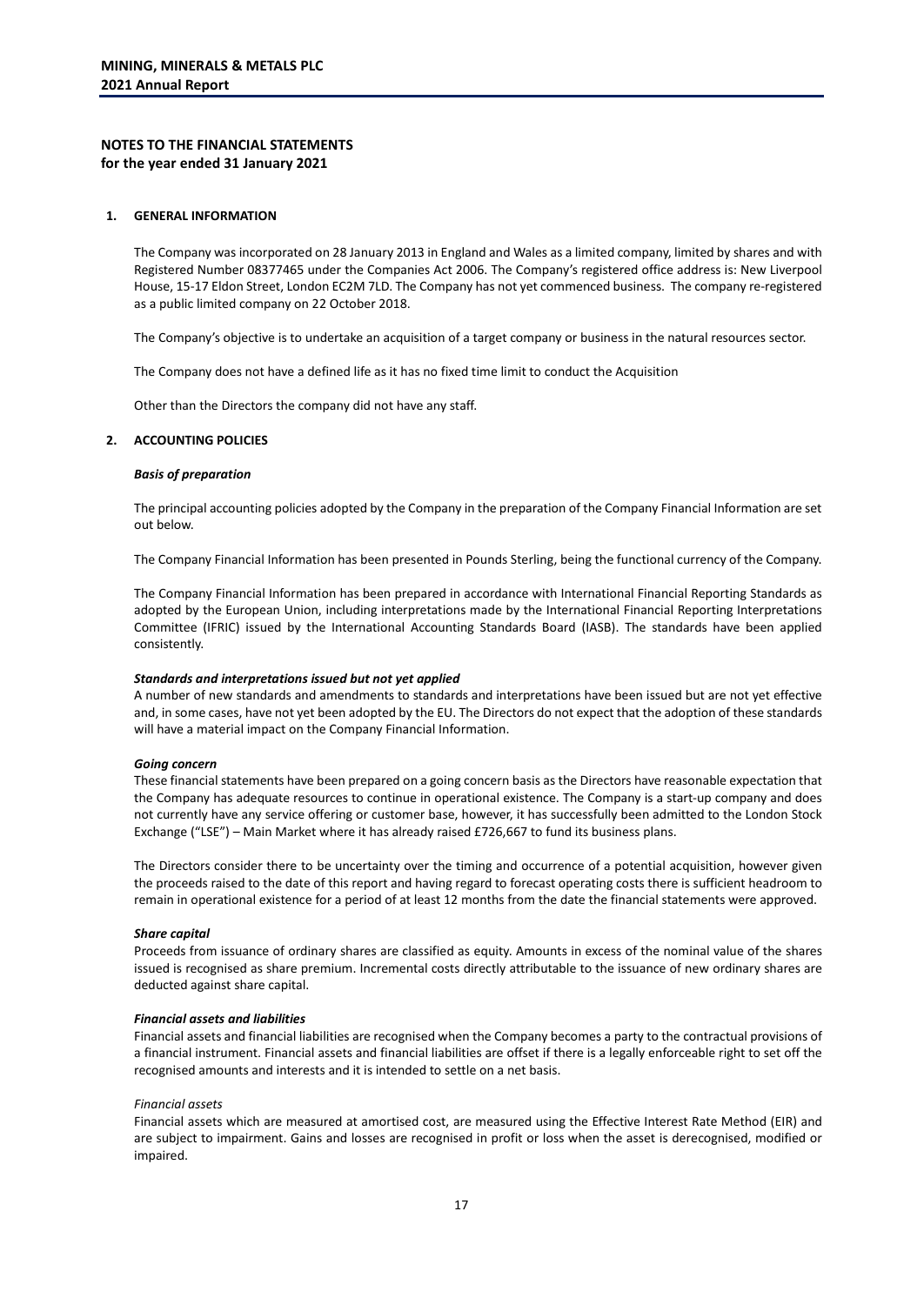#### *Financial liabilities*

The company does not currently have any financial liabilities measured at fair value through profit or loss, therefore all the financial liabilities are initially measured at fair value net of transaction costs and are subsequently measured at amortised cost.

#### *Use of assumptions and estimates*

In preparing the Company Financial Information, the Directors have to make judgments on how to apply the Company's accounting policies and make estimates about the future. The Directors do not consider there to be any critical judgments or sources of estimation uncertainty that have been made in arriving at the amounts recognised in the Company Financial Information.

# **3. AUDITORS' REMUNERATION**

The loss before income tax is stated after charging:

|                                                                                         | 2021   | 2020   |
|-----------------------------------------------------------------------------------------|--------|--------|
|                                                                                         | £      | £      |
| Auditors' remuneration:                                                                 |        |        |
| Fees payable to the Company's auditor for the audit of the Company's annual<br>accounts | 18,300 | 12,500 |
| Fees payable to the Company's auditor for other services:                               |        |        |
| Corporate finance services                                                              | 18,000 | 1,500  |
|                                                                                         |        |        |

#### **4. INCOME TAX EXPENSE**

The corporation tax in the UK applied during the year was 19%.

The charge for the period can be reconciled to the loss in the Statement of Comprehensive income as follow:

|                                           | 2021       | 2020      |
|-------------------------------------------|------------|-----------|
|                                           | £          | £         |
| Loss before tax on continuing operations  | (207, 612) | (39, 338) |
| Tax at the UK corporation tax rate of 19% | (39, 446)  | (7, 474)  |
| Unutilised tax loss carry forward         | 39,446     | 7,474     |
| Tax charge for the period                 |            |           |

The Company has accumulated tax losses of £175,695. No deferred tax asset has been recognised in respect of the losses carried forward, due to the uncertainty as to whether the Company will generate sufficient future profits in the foreseeable future to prudently justify this.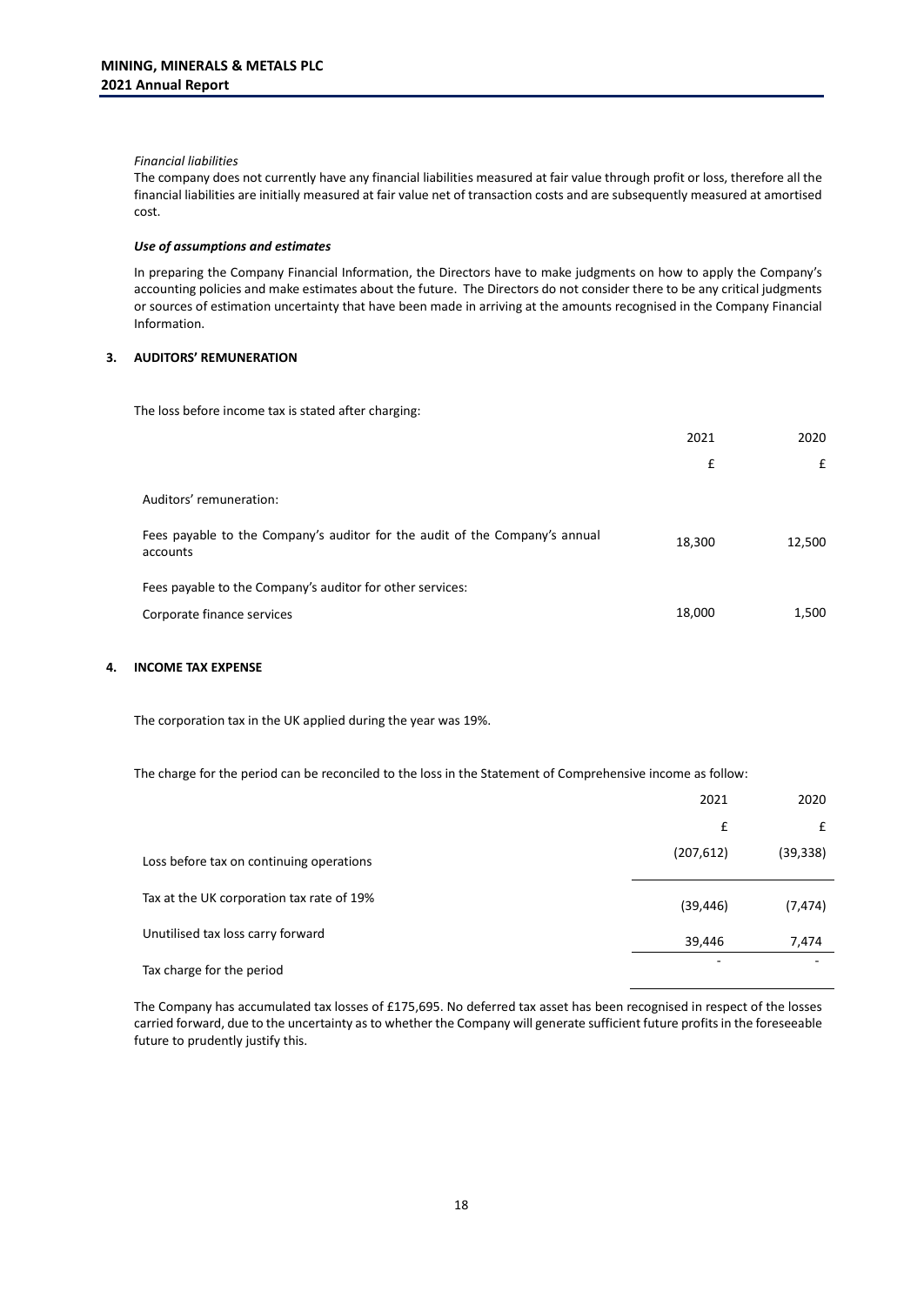#### **5. TRADE AND OTHER RECEIVABLES**

|             | 25,191 | $\overline{\phantom{a}}$ |
|-------------|--------|--------------------------|
| Prepayments | 25,191 | $\sim$                   |
|             |        | £                        |
|             | 2021   | 2020                     |

#### **6. SHARE CAPITAL**

#### **Ordinary shares of £0.01 each**

|                            | Number of shares | Amount  |
|----------------------------|------------------|---------|
|                            |                  | £       |
| Issued, called up and paid | 32,049,999       | 320,500 |
|                            | 32,049,999       | 320,500 |

On incorporation on 28 January 2013 and as at 31 January 2018, the Company had in issue 1 ordinary share of £1 par value.

On 13 September 2018 the Company issued 95,999 shares of £1 par value at a price of £1 per share to various individual investors including 62,000 to Directors. On the same date, the Company subdivided its shares to a par value of £0.01.

On 20 December 2018 the Company issued 4,950,000 ordinary shares of £0.01 par value to various individual investors. 4,700,000 were issued at £0.02 per share and 250,000 at £0.04 per share.

On 6 March 2020 the Company issued 17,333,333 ordinary shares of £0.01 par value to various individual investors at a price of £0.03 per share.

On 7 January 2021 warrants for over 166,666 New Ordinary Shares at a price of £0.01 per share have been exercised at £0.04 per share. The aggregate gross proceeds of these exercises receivable by the Company amount to £6,667.

As at 31 January 2021, the Company had 32,049,999 ordinary shares of £0.01 par value in issue.

# **7. TRADE AND OTHER PAYABLES**

|                | 2021   | 2020   |
|----------------|--------|--------|
|                | £      | £      |
| Trade payables | 16,714 | 23,268 |
| Accruals       | 18,300 | 15,000 |
|                | 35,014 | 38,268 |

# **8. BORROWINGS**

On 23 September 2020 the Company entered into a loan agreement in the amount of £10,469. The loan payable is noninterest bearing and repayable in whole on demand.

# **9. DIRECTORS' EMOLUMENTS**

No amount was paid or become payable to any of the Directors of the Company and there were no staff costs as no staff was employed by the Company during the period ended 31 January 2021 (2020: £nil).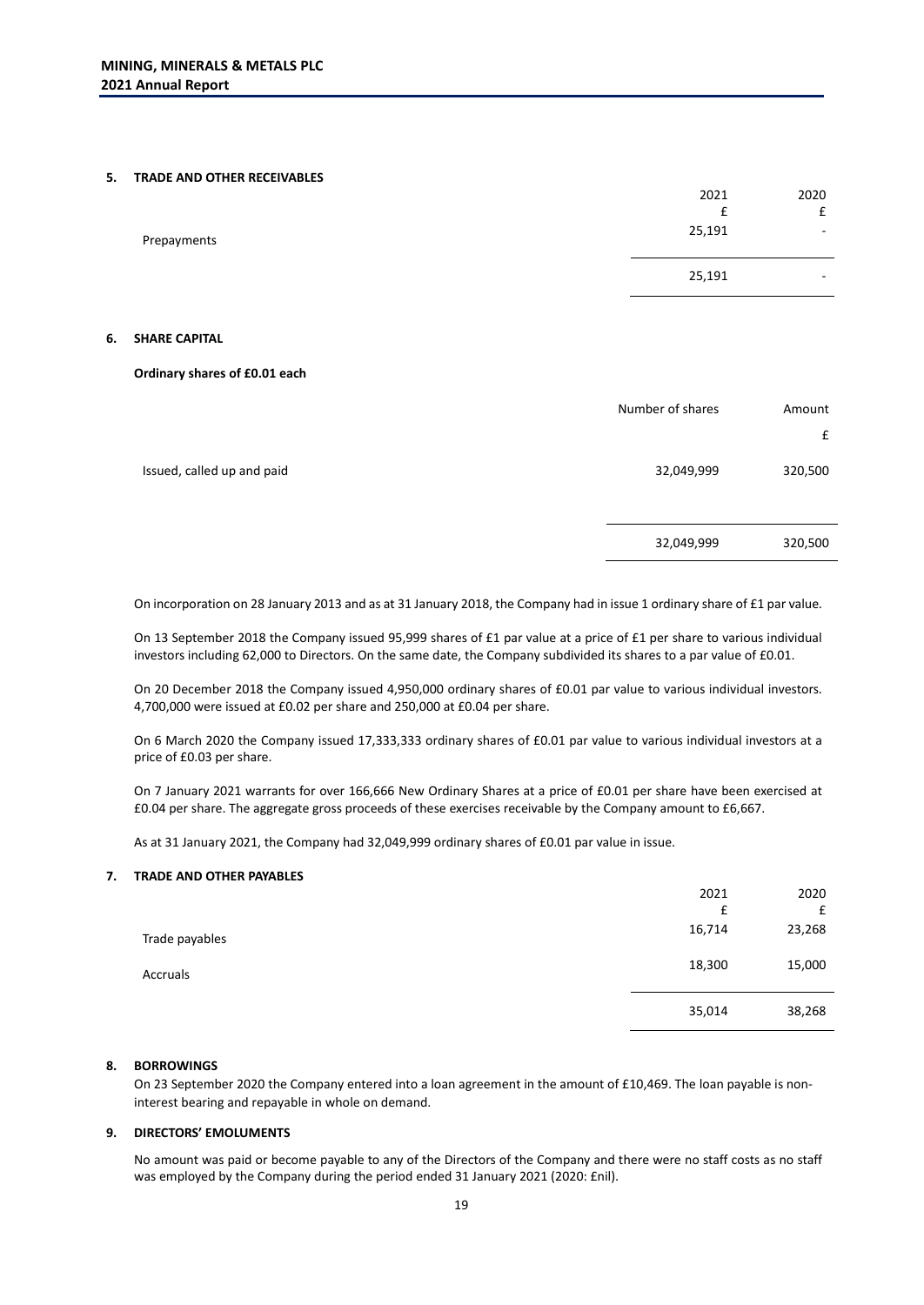#### **10. FINANCIAL RISK MANAGEMENT**

The Company uses a limited number of financial instruments, comprising cash and various items such as trade payables, which arise directly from operations. The Company does not trade in financial instruments.

#### **Financial risk factors**

The Company's activities expose it to a variety of financial risks: credit risk and liquidity risk. The Company's overall risk management programme focuses on the unpredictability of financial markets and seeks to minimise potential adverse effects on the Company's financial performance.

#### **a) Credit risk**

Credit risk is the risk of an unexpected loss if a counter party to a financial instrument fails to meet its commercial obligations. The Company's maximum credit risk exposure is limited to the carrying amount of cash of £363,652. Funds are deposited with financial institutions with a credit rating equivalent to, or above, the main UK clearing banks.

#### **b) Liquidity risk**

Prudent liquidity risk management implies maintaining sufficient cash, the Company ensures it has adequate resource to discharge all its liabilities. The directors have considered the liquidity risk as part of their going concern assessment. (See note 2).

#### **Fair values**

Management assessed that the fair values of cash trade payables and other current liabilities approximate their carrying amounts largely due to the short-term maturities of these instruments.

#### **11. CAPITAL MANAGEMENT POLICY**

The Company's objectives when managing capital are to safeguard the Company's ability to continue as a going concern in order to provide returns for shareholders and benefits for other stakeholders and to maintain an optimal capital structure to reduce the cost of capital. The capital structure of the Company consists of equity attributable to equity holders of the Company, comprising issued share capital and reserves.

#### **12. FINANCIAL INSTRUMENTS**

The Company's principal financial instruments comprise cash and cash equivalents and other payable. The Company's accounting policies and method adopted, including the criteria for recognition, the basis on which income and expenses are recognised in respect of each class of financial assets, financial liability and equity instrument are set out in Note 2. The Company do not use financial instruments for speculative purposes.

The principal financial instruments used by the Company, from which financial instrument risk arises, are as follows:

|                                                  | 2021    | 2020   |
|--------------------------------------------------|---------|--------|
|                                                  | £       | £      |
| <b>Financial assets</b>                          |         |        |
| Cash and cash equivalents                        | 363,652 | 62,573 |
| <b>Total financial assets</b>                    | 363,652 | 62,573 |
| Financial liabilities measured at amortised cost |         |        |
| Trade and other payables                         | 35,014  | 38,268 |
| <b>Total financial liabilities</b>               | 35,014  | 38,268 |

There are no financial assets that are either past due or impaired. The financial liabilities are due for payment in 1 to 3 months.